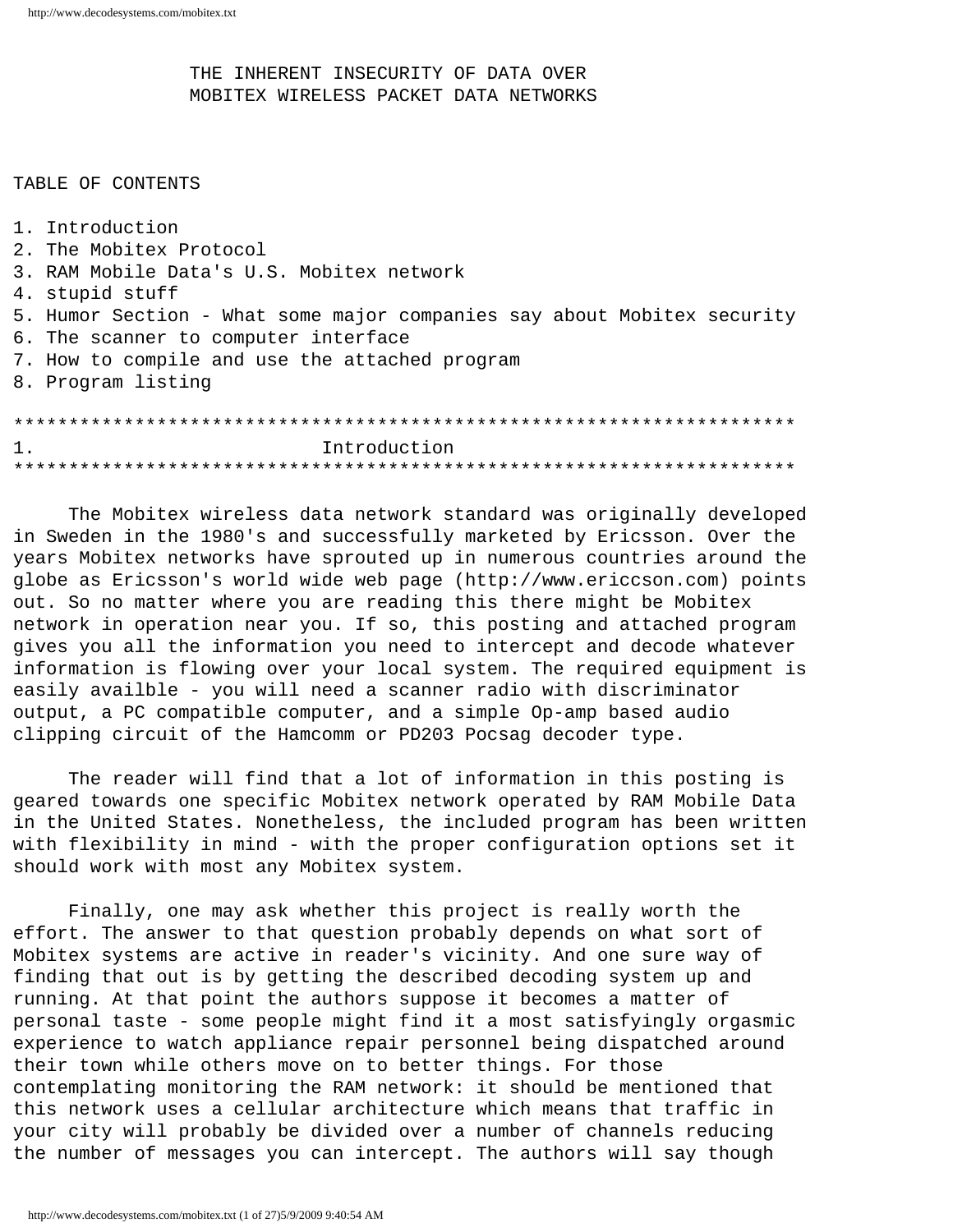that RAM's network does have plain ASCII messages whizzing around, one might just have to be a little patient.

The Mobitex Protocol  $2.$ 

Basically we'll let an excerpt from RAM's whitepaper available on the world wide web do all the work.

from http://www.micron.net/~rmd/press/white\_paper/security.html

## > RADIO SIGNALING PROTOCOL (ROSI)

The MOBITEX network uses a Time Division Multiple Access (TDMA) method  $\geq$ with a modified Slotted Aloha channel access algorithm. This unique  $\geq$ channel access algorithm provides an efficient channel utilization.  $\,>\,$ Data is sent over the airlink in short bursts at 8000 bps using  $\geq$ Gaussian Minimum Shift Keying (GMSK) modulation, encoded and  $\geq$ interleaved for error correction, and then scrambled.  $\geq$ 

Messages in the MOBITEX system are made up of packets (called MPAKs)  $\, >$ at the network layer (OSI layer 3). In the radio modem, these are  $\geq$ encapsulated for transmission over the radio link by protocols at the  $\geq$ data link (OSI 2) and physical (OSI 1) layers. The data link layer of  $\, >$ the radio modem performs all the required base band signal processing  $\geq$ operations. The PMAKs are broken up into radio frames by the radio  $\geq$ modem. A frame header of 56 bits is generated and placed in front of  $\geq$ each radio frame. Data blocks consist of 20 bytes, each containing 8  $\geq$ bits of data followed by four bits generated with a  $(12,8)$  Hamming  $\geq$ code. A radio frame has up to 20 data blocks. In order to protect  $\geq$  $\geq$ against burst error, interleaving in performed. The interleaving process can be viewed by imagining the data arranged as rows in a 12  $>$ bits wide by 20 bits long matrix. The data is then sent column wise.  $\geq$ Up to this point, the Hamming code corrects single bit errors per  $\geq$ byte, and the interleaved code allows a burst of 20 errors to be  $\geq$ corrected. The data following the frame head is then scrambled.  $\geq$ Scrambling provides a mechanism to achieve DC voltage balance by  $\geq$ eliminating long sequences of ones and zeros in the data stream. At  $\geq$ this point, we have completed the necessary digital operations and are  $\geq$ ready for RF processing. The modem then performs the GMSK modulation  $\geq$ before applying the signal to the radio transceiver and onto the  $\geq$ appropriate radio channel. The receive operation is the exact reverse  $\geq$ of the transmit operation. A block diagram of the base band processing  $>$ operations is shown in Figure 4  $\geq$ 

 $\,>\,$ 

 $\geq$  $\, >$ 

 $\, >$ 

> Receiving and transmitting data over the airlink in the MOBITEX > network is a very complicated process. It is a difficult task for > radio modem manufacturers, not to mention much less sophisticated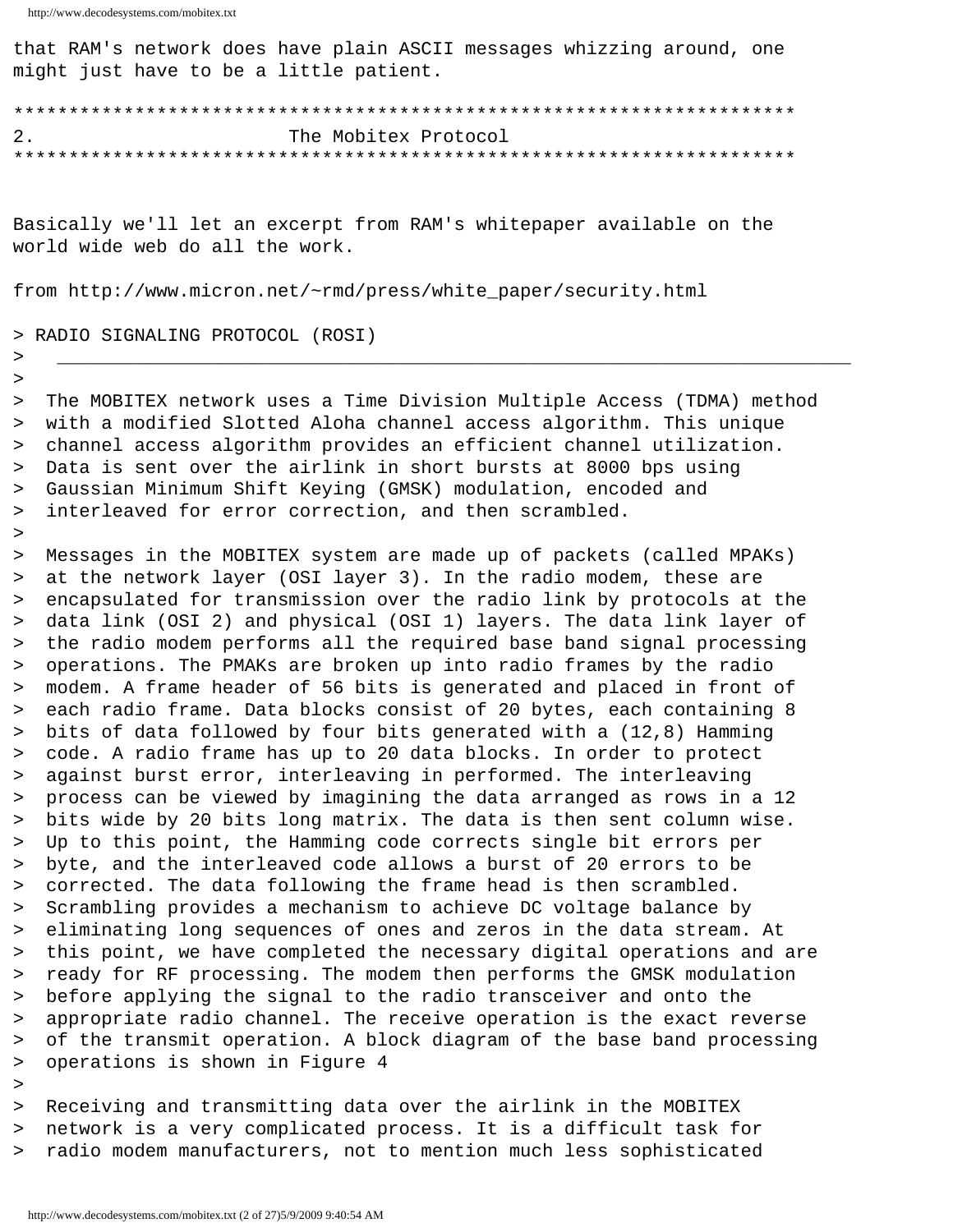- > hackers trying to break into the network. It may be more cost
- > effective to break into the user's computer system, rather than the
- > MOBITEX network since the technical expertise needed to break into the > air interface is so extensive.
- >

Now just a brief explanation / amplification of some of the terms:

- Aloha channel access when the mobile transmits a message it expects an acknowledgement from the base station. If it doesn't get it the mobile assumes it transmitted at the same time as another mobile so it waits a short, random period and tries again.
- GMSK This is basically the same thing as direct frequency shift keying except the waveform is filtered to take all the sharp edges off so it can fit in a narrower channel. This makes it more susceptible to noise, but hey - you can't have everything.
- BIT SCRAMBLING like RAM says, it is done purely for technical reasons, not to hide the contents of the data (but try explaining that to a U.S. court after you get arrested for violating ECPA laws). The scrambler is just a regular 9 stage shift register pseudo-random white noise generator with feedback taps on the fifth and ninth stages initialized at the start of the first data block. What if you didn't know this? The interested reader will verify that if a correlation were performed on data stream with two shifted versions of itself (just perform a normal correlation twice in a row) you can easily see that when one stream is shifted by 5 and the other by 9 bits that something special is happening. The tranmsitted data is actually correlated enough for you to directly pick out the correct shift register taps! The interested reader might also want to verify that a regular correlation using only the bit stream and a single shifted version of itself is absolutely useless. Those working on the key recovery problem for certain versions of Motorola's digital voice privacy (DVP) encryption using similar shift register techniques might want to proceed along those lines (of course there are a hell of a lot more taps to worry about).

## FRAME HEADER -

 For all Mobitex systems the first two bytes are bit sync: CCCC for the base and 3333 for the mobiles. The next two bytes are a system specific frame sync. For RAM this will be B433.

 The next two bytes are control bytes (again system specific): FOR ram the first part gives system ID, the latter part is a status. When Bits 1 and 2 of the second control byte are zero then data blocks will follow the frame header. The last byte provides FEC for the two control bytes.

 The program detects the Frame header by matching up the bit sync, the frame sync (optional), and checking the FEC coding on the two control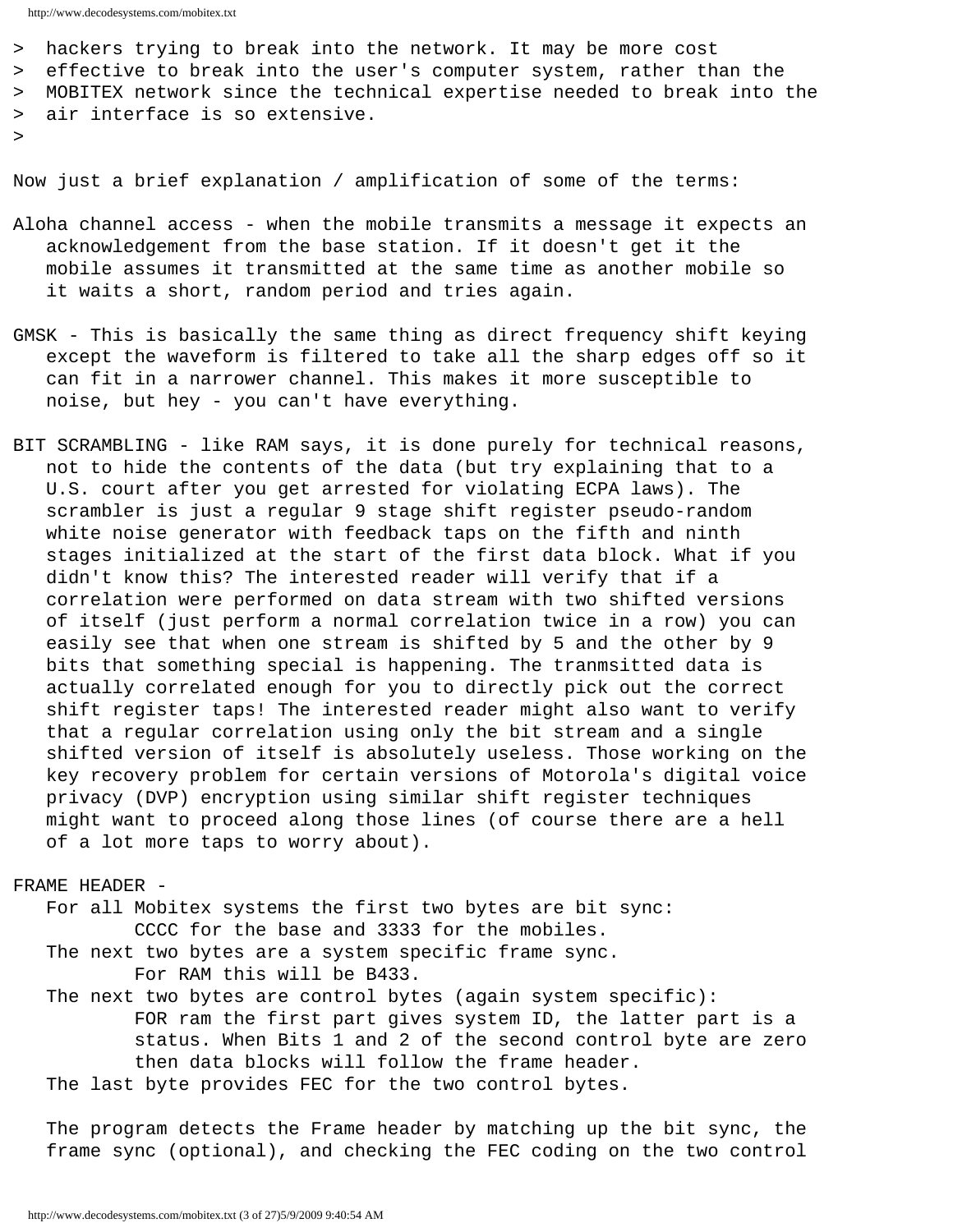bytes. When the frame header is detected it will either assume that a data block is following the frame header (non RAM mode) or it checks the control byte to see if a data block follows the frame header (RAM mode). The frame sync is not necessarily followed by any data.

- DATA BLOCK the program processes the data block as follows: undo the bit scrambling (if that option is set) uninterleave the data
	- Run through the forward error correction (FEC) routine while keeping track of the number of errors.
	- Calculate the CRC on this data block and compare with the received CRC.
	- If the calculated CRC does not match the transmitted CRC and there were a large number of FEC errors the programs decides that a data block was actually not transmitted and goes back to hunting for the frame header.
	- If a good data block was received it will go on and try to receive another data block.

Basically then, the program cycles back and forth between hunting for the frame sync and printing out DATA blocks. The output format of the data blocks will look something like:

6F6C6F6775653A2049424D204D6F62696C65A73B ologue: IBM Mobile§;

or if the calculated CRC was bad it would have looked like:

6E6C6F6775653A2049424D204D6F62696C65A73B BAD CRC nlogue: IBM Mobile§;

The last two bytes are the CRC; the first 18 bytes are the data. Whenever you see these types of blocks appearing on the screen then you can rest assured that you do indeed have the program configured properly. Keep in mind that your system might have very little actual traffic. Also, status message will appear as single data blocks (at least for the RAM network).

 If you the reader must know more then take a look a various semiconductor data sheets (example : look at the MXCOM's 909 Mobitex interface chip for a data sheet giving a lot of information on the mobitex protocol - http://www.mxcom.com/mx909Api.htm ). Also, more details on the RAM system can be found in the following article:

 M. Mobeen Khan, "Wireless dta over RAM's Mobitex network," Proceedings of the SPIE, Vol. 2601, pp. 48 - 53, 1995.

Of most interest is section 3 giving information on the network protocols. This would help one figure out the raw data blocks displayed by this program. The basic upshot - the first data block of a packet has the following format:

BYTES 1-3 : Destination Mobitex Acess Number (MAN) - tells which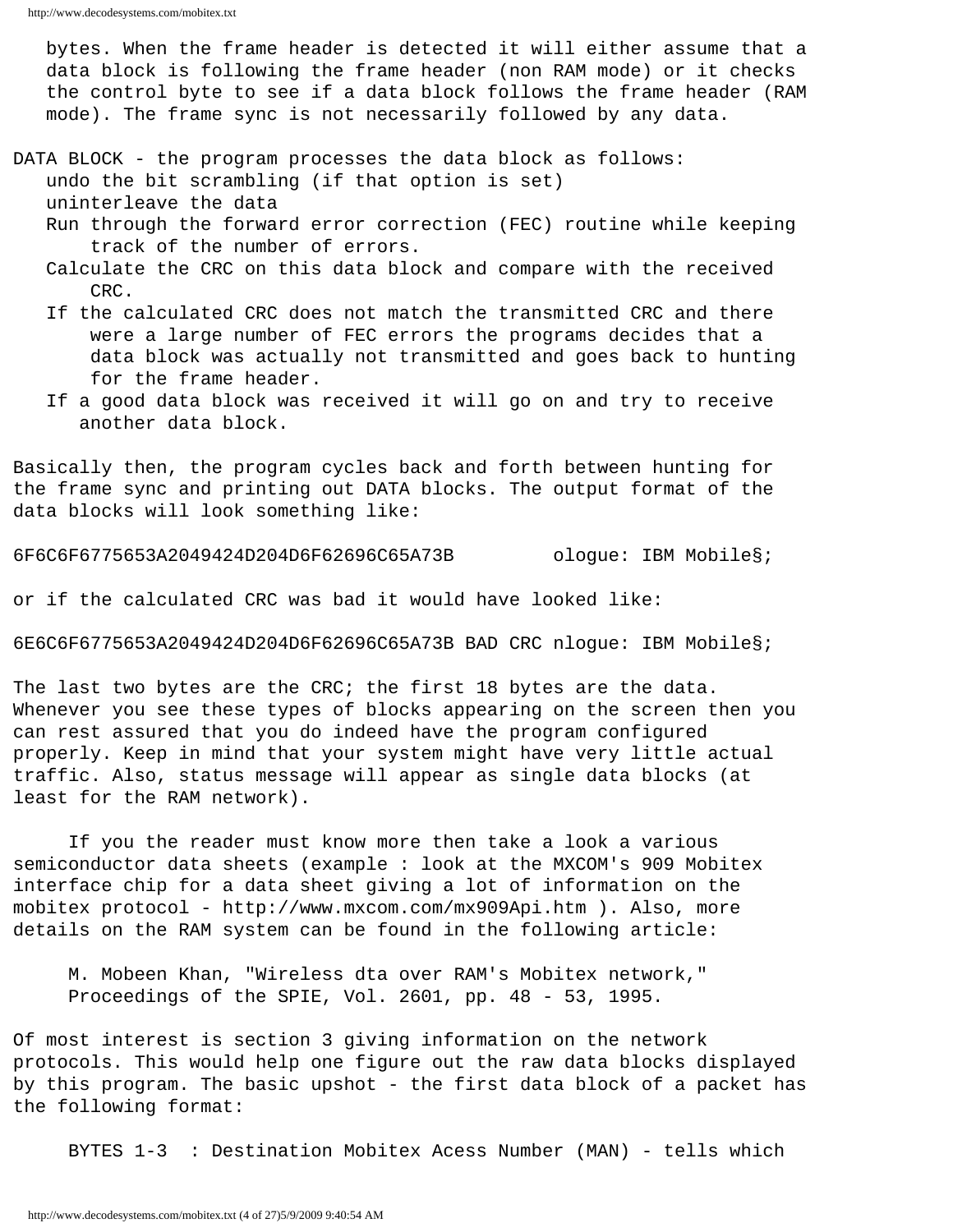mobile is to receive this packet BYTES 4 : Frame ID BYTE 5 : Sequence number BYTE 6 : Number of data blocks in the packet

 The above 6 bytes are part of the Mobitex standard (data link layer). The next are specific to the RAM network layer implementation.

|  | BYTES 7-9 : Sender's MAN    |
|--|-----------------------------|
|  | BYTES 10-12 : Addressee MAN |
|  | BYTE 13 : State Flaq        |
|  | BYTE 14-18 : Packet ID      |
|  |                             |

BYTE 19-20 : CRC bytes - we're back to the Mobitex standard

The state flag can be used to send any one of 256 status messages to a specific terminal (this is application dependent). So don't be suprised to see a lot of single data blocks coming in over the air. The next data blocks (if any) are user data which can be virutally any kind of protocol. The included program does not take advantage of any of this fancy stuff - it simply displays the data blocks sent over the physical layer.

 For additional "security" each device that works on the RAM network has its own serial number in addition its mobitex access number. This serial number is verified every time the mobile logs on to RAM. No doubt readers will recognize that this is exactly the same process used to provide security for cellular phones in north America. One can only conclude that the RAM Mobile Data network is similarly waiting to be abused. The attached program could potentially be used to gobble up lots of MANs and their corresponding serial numbers as part of a cloning operation. The only reason that hasn't happened yet is that cloning cellular phones is a far more lucrative proposition. However, please don't misunderstand us - we're not trying to advocate or promote any sort of illegal activities.

 Conclusions: Mobitex is truly the greatest contribution to the telecommunications industry from the Nordic countries. At this point the authors would be remiss if they failed to mention the greatest contribution to humanity from this part of the globe - mass quantities of cheap and legal pornography! What telecom nerd could ask for anything more?

\*\*\*\*\*\*\*\*\*\*\*\*\*\*\*\*\*\*\*\*\*\*\*\*\*\*\*\*\*\*\*\*\*\*\*\*\*\*\*\*\*\*\*\*\*\*\*\*\*\*\*\*\*\*\*\*\*\*\*\*\*\*\*\*\*\*\*\*\*\*\* 3. How to identify RAM / Mobitex frequencies \*\*\*\*\*\*\*\*\*\*\*\*\*\*\*\*\*\*\*\*\*\*\*\*\*\*\*\*\*\*\*\*\*\*\*\*\*\*\*\*\*\*\*\*\*\*\*\*\*\*\*\*\*\*\*\*\*\*\*\*\*\*\*\*\*\*\*\*\*\*\*

 In the United States, RAM mobile data has built an extensive Mobitex network covering most of the larger cities. To verify RAM's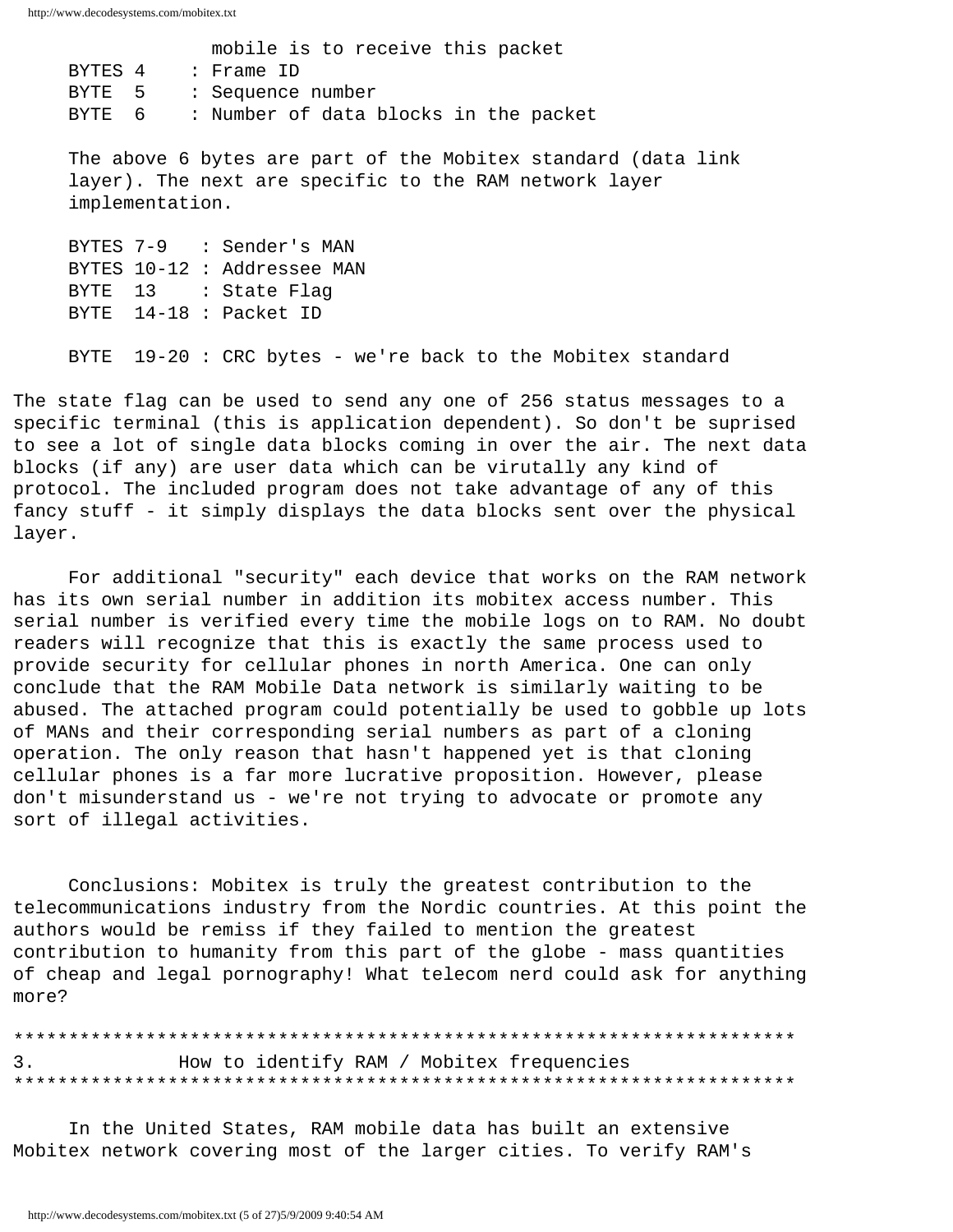coverage in your area take a look at the following link:

http://www.ram-wireless.com/coverage/coverage\_main.html

Once you have verified that you are indeed in the RAM coverage area you will want to find the right frequencies. In each of these areas RAM will have obtained at least one block of 10 individual frequencies somewhere in the 935-940MHz (Base) / 896-901MHz (Portable) band (with 12.5KHz channel spacing). The specific frequencies allocated vary from area to area. If you don't have access to a frequency database one can find the RAM's frequencies by scanning for channels with the following characteristics. The transmitter is always on. When the channel is idle there will be a background information burst transmitted roughly every half second or second. The best description for how a packet sounds would be a brief burst of white noise. Between packets the carrier will be unmodulated and you won't hear a thing. This means you want to find those channels that sound like "Chuff... Chuff... Chuff..." I don't know whether other Mobitex networks sound similar - after all, one needn't necessarily keep the transmitter on all the time, one might be running at a different baud rate, and if bit scrambling is not used the system might sound less like noise.

The program options section gives a suggested procedure to follow for trying to receive unknown Mobitex systems.

As an aside, anyone who has the ability to monitor Motorola mobile data terminals using the MDC4800 protocol (using a different program available on the internet) can monitor RAM's main competitor ARDIS. Their coverage maps and more information can be found at:

http://www.ardis.com/ardis\_hp/mapintro.htm

| 4. | Stupid stuff |
|----|--------------|
|    |              |

The program itself is absolutely free, not shareware. As such, the authors do not feel obligated to provide any support or updates beyond the information included in this text. Any attempts to personally contact the authors are doomed to failure since they have taken steps to remain anonymous.

There are no restrictions on redistribution of this text file or the program. Mangle it, rewrite it, sell it (like you're going to get any money for this in the first place), whatever... see if the authors care - that's why there giving this away for free.

If anyone has more information to add please post! Let us know of any major problems you run into. Please post to the rec.radio.scanner newsgroup - the authors are so cowardly that they do not want to admit to having regular internet access (which explains in part why this is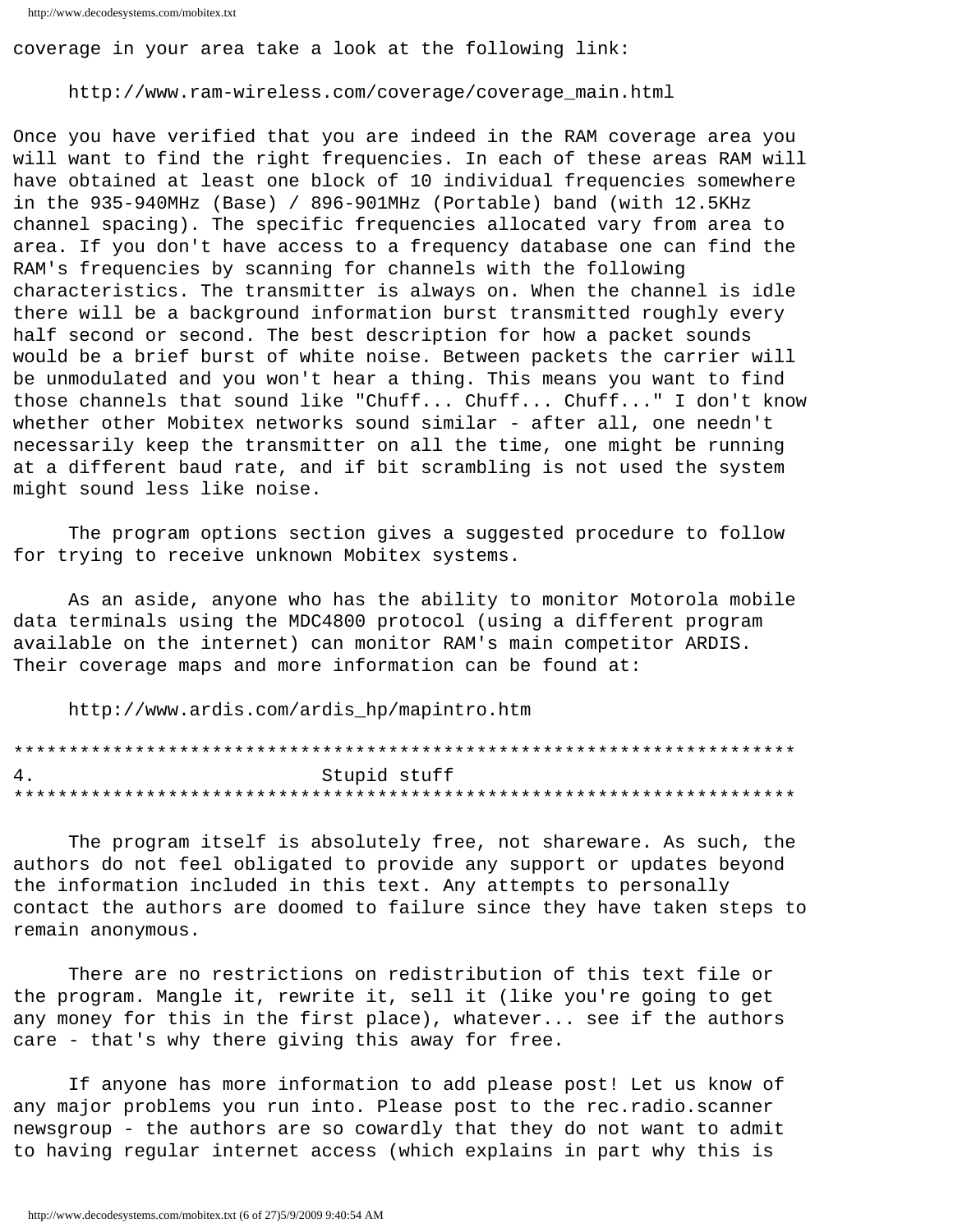being posted from a public terminal). Also, let everyone know if you find any active Mobitex systems other than RAM Mobile Data's and what they are used for.

Anyone archiving this information or putting it on some world wide web page will probably want to delete the following paragraph. One of the authors absolutely insisted this paragraph be included although the others would have preferred not to.

The authors exhort anyone reading this not be a parasitic internet douche sponge requesting and soaking up information for financial and egotistical reasons while giving nothing of value in return. As an illustration, an author profile of jvpoll@dallas.net taken from www.dejanews.com uncovers his step by step progress in the past year in attempting to build a device to track and follow trunked radio systems - pleadings on the sci.crypt newsgroup for help on decoding trunked radio control channel protocols, discussions on the sci.electronics.design newsgroup on how to protect his "proprietary" code and help on hooking up a LCD display, the incessant stream of advertising and ego building on the alt and rec.radio.scanner newsgroups, in addition to postings to various alt. recovery.\* and alt.romance newsgroups. An author profile from www.dejanews.com only scratches the surface - it won't reveal things like membership in the North American Man Boy Love Association (apparently child molestors try to avoid public exposure) or how thick the layers of dried up semen crusts are on Jim's trousers and commercial products (potential customers are advised to delay ordering from Jim until male impotence finishes taking its terrible toll).

| 5. | Humor Section |
|----|---------------|
|    |               |

For your entertainment this section gives excerpts from what two leading communication companies (RAM Mobile Data and Bellsouth) have to say about Mobitex data security on their web pages. If you don't believe these are real check out the http links for yourself.

RAM Mobile Data -

from http://www.micron.net/~rmd/press/white\_paper/security.html

> The combination of digital technology and packet data switching has

> produced a high degree of inherent security to safeguard the privacy

> of users' data. The additional use of sophisticated protocols and

> unique radio modem designs make it extremely difficult to tap into

> the MOBITEX networks.

> Receiving and transmitting data over the airlink in the MOBITEX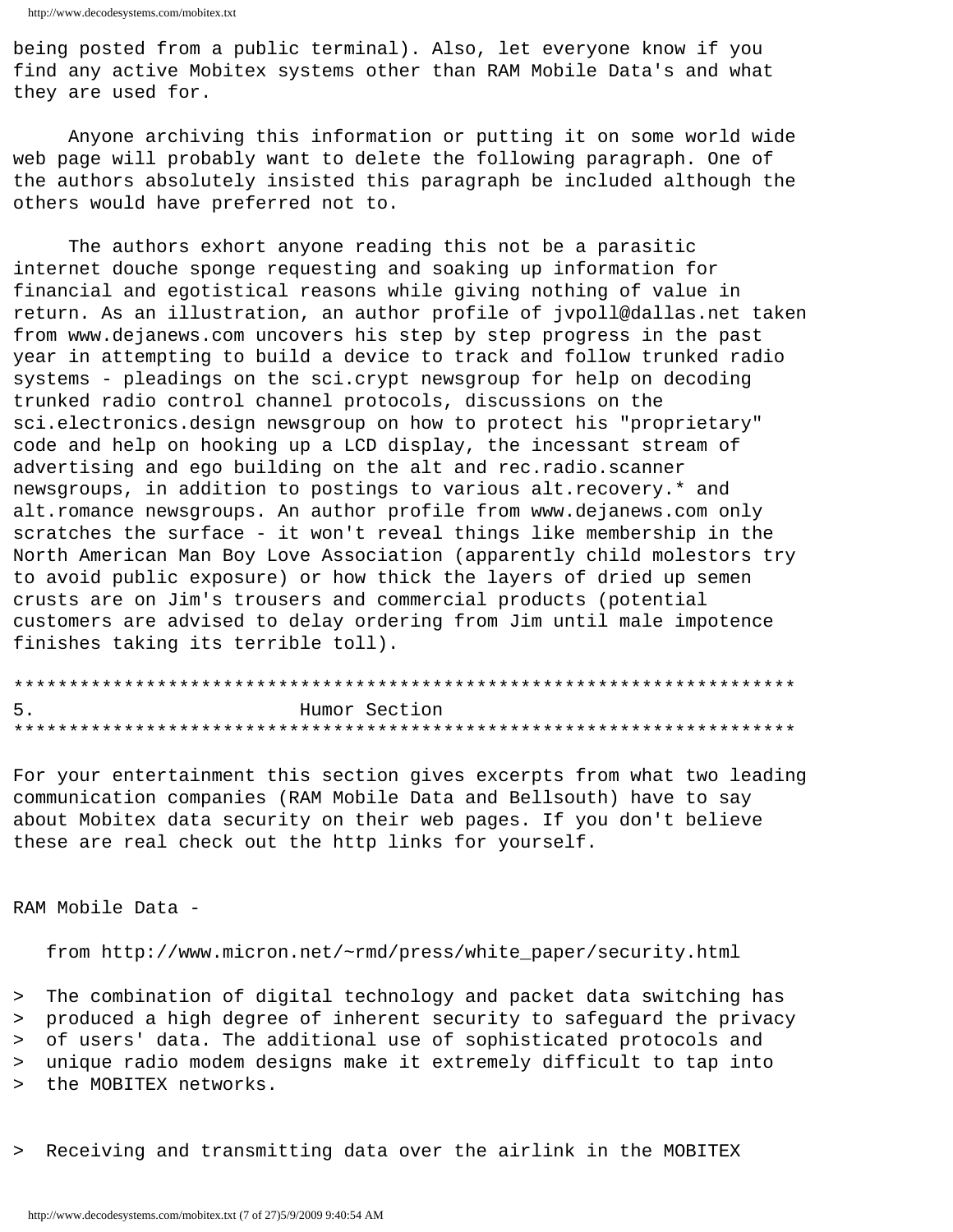> network is a very complicated process. It is a difficult task for > radio modem manufacturers, not to mention much less sophisticated > hackers trying to break into the network. It may be more cost > effective to break into the user's computer system, rather than the > MOBITEX network since the technical expertise needed to break into > the air interface is so extensive.

> There are many inherent security measures built into MOBITEX and a

> wide selection of network features capable of enhancing data

> security. Unless one is transmitting very sensitive data, one need

> not be apprehensive about data security on the MOBITEX networks.

Bellsouth - from http://www.data-mobile.com/unshocked/security.html

> Mobitex protocol provides a high level of security. Data

> transmissions over a wireless packet switched network are much more > difficult to capture than voice transmissions over a cellular voice > network. Unlike conversations in the cellular environment, which are > continuous and easily monitored by unsophisticated eavesdroppers, > messages in a packet switched environment are sent in bursts. > "Reading" such messages is only possible if the RF interface can be > descrambled, a process requiring a level of personnel skill and > software sophistication that is prohibitive. In addition, Mobitex is > compatible with customer selected security packages, thus enabling > the user to choose additional security for select messages.

 Conclusions: BULLSHIT. Especially when Mobitex is a public, freely available standard. The most challenging part of this project was actually getting the Mobitex documentaion, everything else was a programming excercise. Not that proprietary protocols would have been more difficult to figure out - just ask Motorola!

 Obviously the users of Mobitex networks have been lied to and raped by large corporate entities. The only real way to achieve data security over a Mobitex network is using real honest-to-god encryption. This decision is left up to each customer. The reader is invited to make an inspired guess as to how many customers actually choose to use real encryption after being told that it is virtually impossible for anyone to receive data transmitted over the radio link. The authors of this posting sincerely hopes that all those developers of portable terminals using RAM's network for credit card verification didn't listen too closely to what RAM was telling them.

 The authors urge everyone to contact these companies and point out to them the error of their ways. When doing so be sure to emphasize you're reading data off a RAM's network with an el-cheapo scanner, a few dollars worth of parts from Radio Shack, and some really shitty code floating around the internet. It can't hurt to lie and tell them you're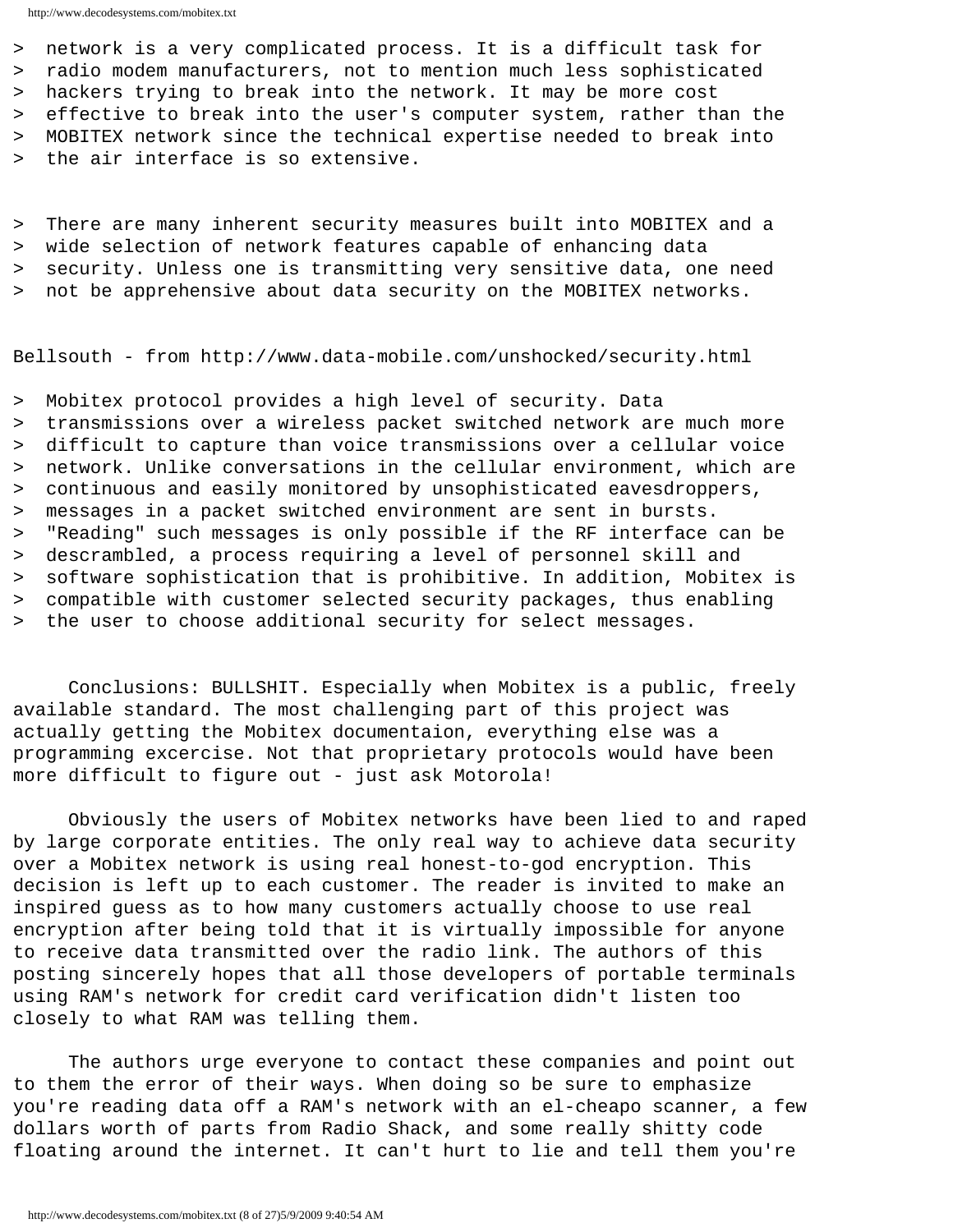a HACKER (god forbid!) going by a handle such as 'Brunhilde' and that you're using your skills to collect dozens of credit card numbers off of RAM's network each day. Maybe then they'll decide (along with Morotola) to do something to secure their mobile data terminal systems such as bribing enough Congress-creatures to pass a law mandating 20 year prison sentences for anyone who has ever bought an op-amp from Radio-Shack (and now you know why Radio-Shack maintains a computer database of all of its customers).

6. The computer to scanner interface 

The interface described here will allow you to monitor not only Mobitex systems, but with different freely available software packages you can also monitor POCSAG paging signals (PD203 package), Motorola MDC4800 mobile data terminal transmissions (just ask on this newsgroup) decode Motorola trunked radio control channel information (see next blurb about a program called trunker.exe), and also shortwave RTTY and fax transmissions (HAMCOM and JVFAX software packages). Not too bad for a few dollars worth of parts!

------ IRRELEVANT NON-MOBITEX INFORMATION WARNING!!! ------

Some semi-new Motorola trunked radio control channel information for those poor souls palying around with trunker.exe: Those who might want to monitor 800MHz systems operating with some channels offset every 12.5KHz might want to look at my current best guess at the algorithm for converting a frequency assignment code into an actual frequency:

- 1. If the code is < 0x2D0 then Frequency =  $851.0125 + (0.25 * code)$
- 2. For the remaining codes: if the code < 0x2f8 then Frequency =  $848.0000 + (0.25 * code)$
- 3. If  $0x32f < code < 0x340$ : Frequency =  $846.6250 + (0.025 * code)$
- 4. If the code is > 0x3C0: Frequency =  $843.4000 + (0.025 * code)$

I'm pretty sure 0x2f8, 0x340, and 0x3C0 are not frequency assigments they define (within a spot or two) boundaries between blocks of information and frequency assignments. I've only been able to test this algorithm out on one system that used frequencies falling under cases 2,3, and 4 (anyone from the rural North Alabama or middle Tennessee areas will sympthasize with my plight) so there are no guarrantees that it works properly for every single frequency in your area. Any corrections to this information are welcome and thanks to whoever posted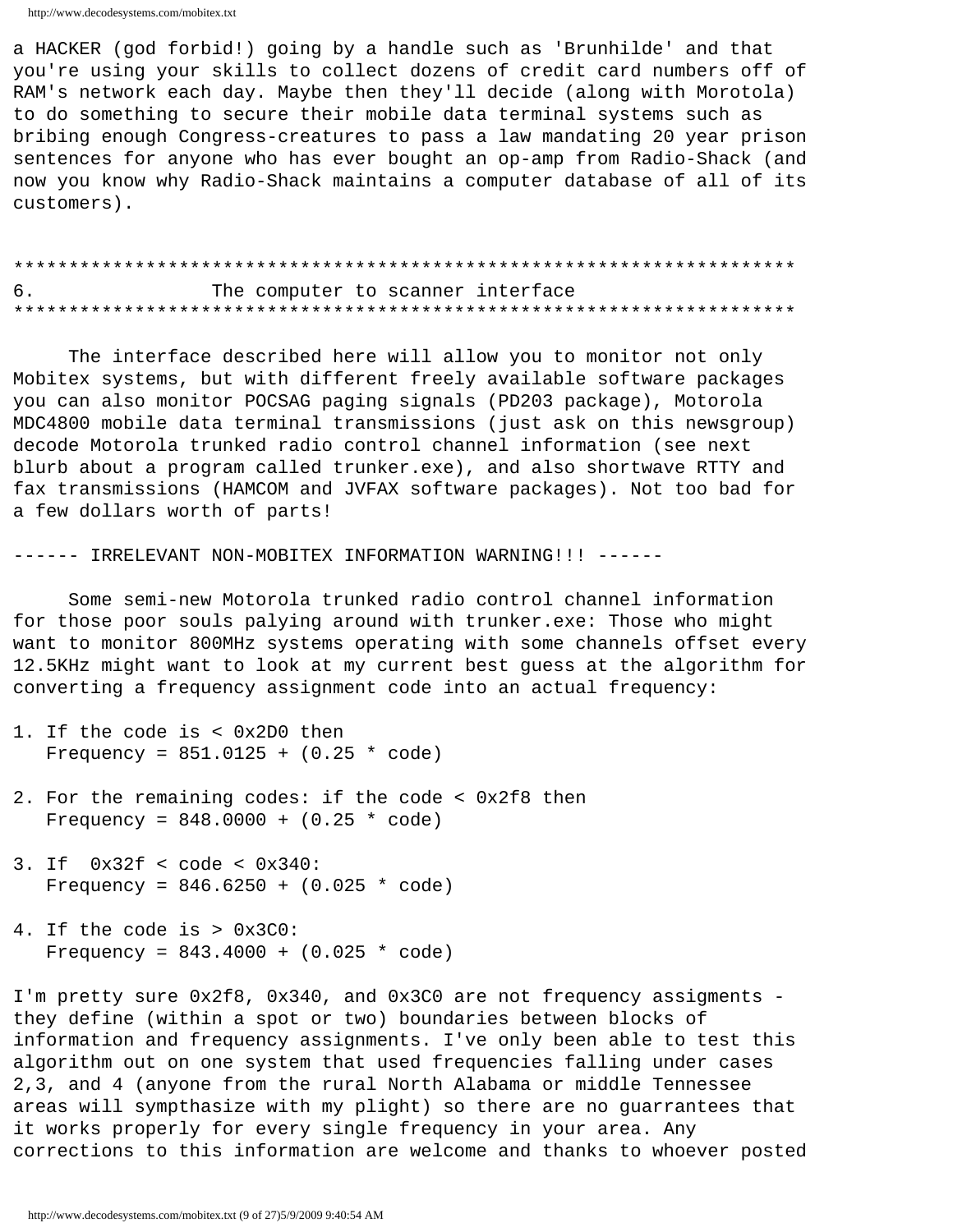the right formula for 900MHz systems. And if you do post a message saying it's all screwed up include exactly which frequencies in your area aren't getting decoded correctly and maybe what this algorithm thought they were.

 For those who want to send information to your scanner and have trouble configuring the serial port you will definitely want to remove the following line from the set8250 routine:

outportb (0x03fb, 0x00); /\* set IER on 0x03f9 \*/

What this line did was to effectively undo the serial port parameter setup from just a few lines earlier.

 Finally, those of you messing around with ways to tell your computer when to switch back to the control channel might want to just detect the disconnect sequence (11001010 sent at 300 baud). This works even using just your present interface (no audio is being transmitted at that time) without an additional low-pass filter section feeding into your computer just for sub-audible information. It's incredibly cheesy but you'll find it actually works.

---------------- Back to Mobitex stuff ----------------

 Now for the really fun part - your scanner will need to be modified to allow you to tap off directly from the discriminator output. If you wait until the signal has gone through the radio's internal audio filtering the waveform will likely be way too heavily distorted to be decoded. This is exactly the same problem that our friends who like to decode pager transmissions run into - some of them have claimed they can only decode 512 baud pager messages using the earphone output of their scanner. These transmissions are 8000 baud so you absolutely must use the discriminator output. If you don't know where to begin modifying your scanner you might want to ask those who monitor pagers how to get the discriminator output for your particular radio.

 Those of you who have already built an interface for decoding pager messages should be able to use that interface with some possibly minor modifications. For those people starting from scratch - you might want to check out packages intended for pager decoding such as PD203 and the interfaces they describe. The following excerpt gives an example of a decoder that is a good place to start experimenting (lifted out of the PD203 POCSAG pager decoder shareware documentation):

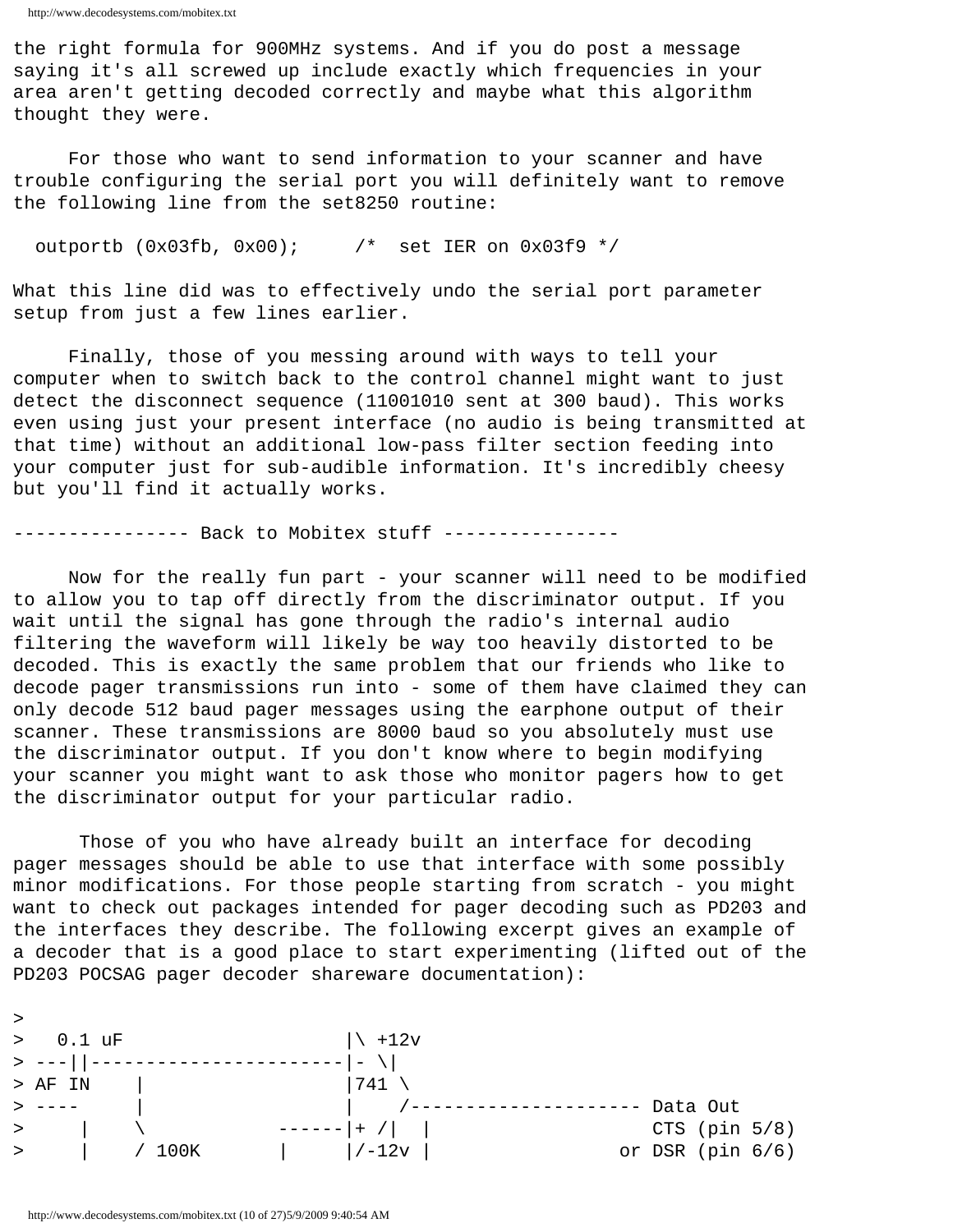

DO NOT use the RI (ring indicator) as an input to the computer.

The authors strongly suggest tying the non-inverting (+) input of the op-amp to ground since you are working directly with the discriminator output and don't need a Schmitt trigger.

 As an example, the authors are currently using the using the above circuit with the following characteristics:

- 1. The non-inverting input was tied straight to ground
- 2. The capacitance value was reduced to 0.02 microfarads.
- 3. The 100K resistor at the capacitor was raised to 2 MegaOhms
- 4. The op-amp used was an LF411

These changes were done primarily to reduce the loading on the discriminator output circuitry of the scanners used (one presumes the intial audio stages have high impedances). The capacitance had been reduced to 0.02uF to avoid the following problems while monitoring Motorola Mobile data terminals - when a transmitter kicked on it took such a long time for the DC level discriminator output to re-establish itself that the very first message was often cut off. In fact, when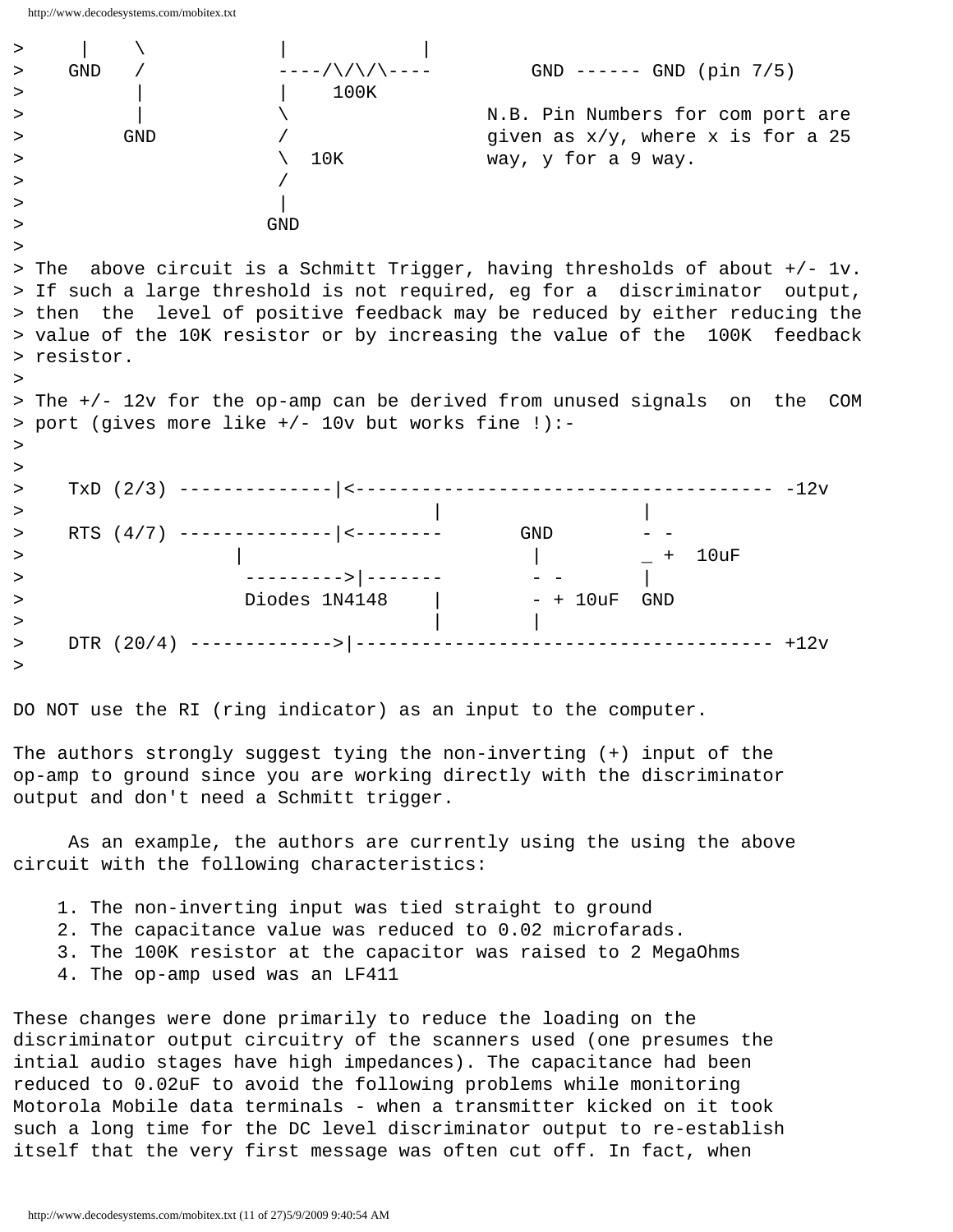monitoring Motorola MDC4800 mobile data terminals the authors feel it prudent to revert back to a 100Kohm resistor. The moral of this story is play around and use your oscillscope to verify the interface is working exactly right!

Interface checking - use of the PD203 POCSAG pager decoding program is a good test. Additionally, the included program will tell you whether it thinks the interface is working during the startup process. This test only means that the input lines on the serial port are successfully changing states. It doesn't guarantee that your interface or scanner is suitable for 8000 baud operation.

Keep in mind that depending on your scanner and interface you may need to set the /BI:1 option in the program to invert the polarity of the incoming data.

A few words about your scanner - the receive bandwidth must be wide enough to pass the 12.5KHz wide Mobitex channel without problems. I doubt this will a problem for any scanner since they are built to receive 25KHz channels. However, if you have a narrow FM mode setting for 12.5 KHz channels then the filtering might produce too much distortion. So you might want to start experimenting with the regular setting that you use to monitor 25 KHz channels.

7. A Few words about the program 

Remember - don't run this under Windows. DO NOT use control-c unless you enjoy rebooting your computer on a regular basis (but you're probably used to doing that with Microsoft products). To exit this program hit any key on the keyboard. This program does not accept any sort of keyboard input - all configurations are done with the command line arguements listed below. An example of this would be (assuming you called your program executable is called "mobitex.exe"):

```
mobitex /v:1 /cfs:0 /rn:0 /com:2
```
By default the program stores all received data in a file starting with MOBYDA. Each time the program is run it picks a new filename so that your previously captured data will not be overwritten. The program defaults are set for operation with RAM's mobitex network (the only parameter you might need to set is the bit inversion option which will depend on your particular scanner and interface). The authors suggest using a one line batch file with all the configuration information in it for each type of system you will want to monitor.

By default, the program assumes you will be listening to a base station, not a portable computer.

Finally, are you worried that your computer is too slow to keep up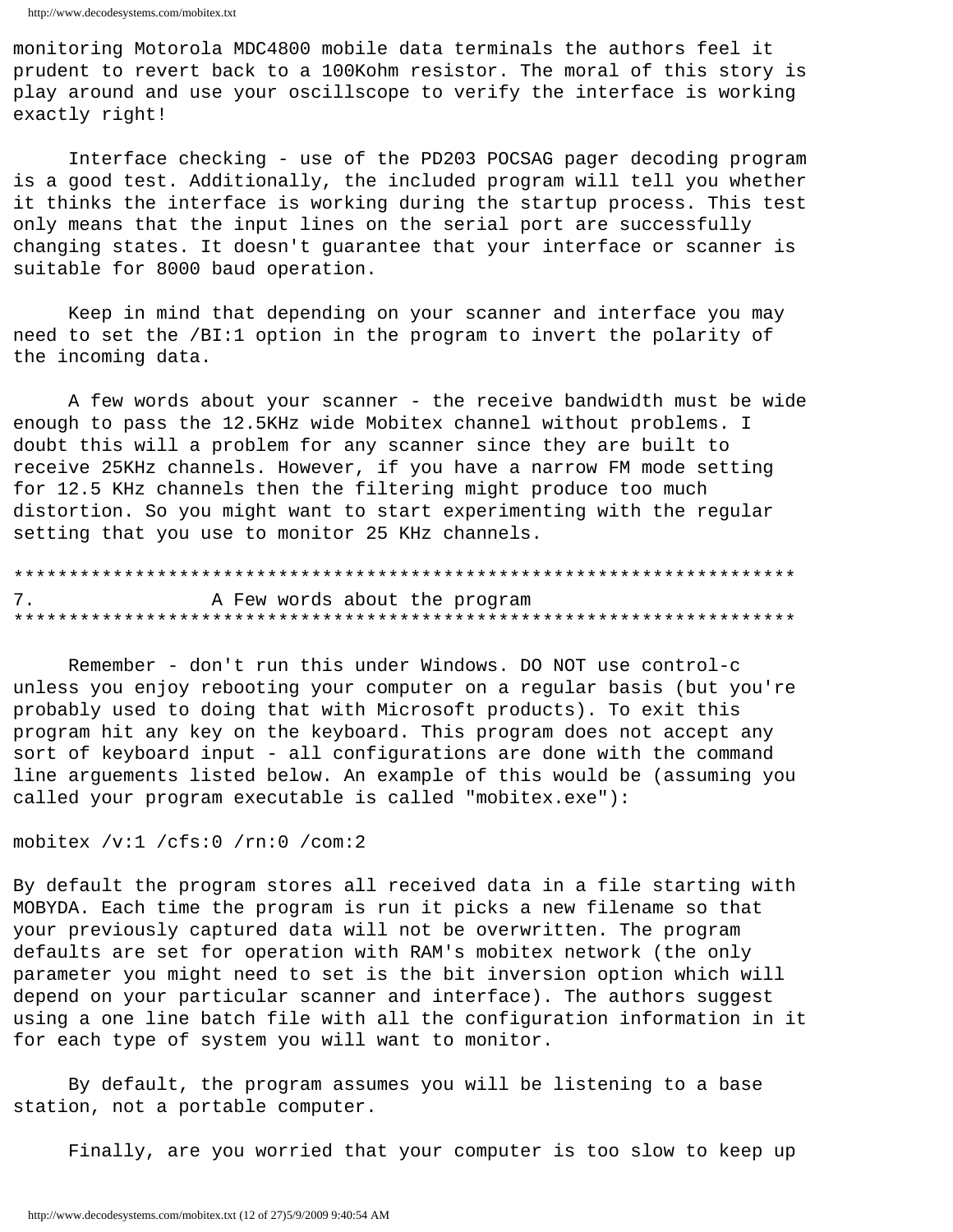with this mess? The very last number that the program prints to the screen gives approximately the maximum value of how full the receive buffer got. On the authors' systems running fast Pentiums this value rarely exceeds 100 out of the full 15000 word buffer length.

- - - - - - - - - - - - - - - - - - - - - - - - - - - - - - - - - - - Summary and explanation of program command line arguement options

VERBOSE MODE: when enabled the program will show all received frame sync and control bytes as they are received. You will want to set this mode if you are examing an unknown system and want to verify that this is indeed a Mobitex system. /V:1 - print received system frame sync and control bytes  $/V:0$  - don't show the above (DEFAULT)

- CHECK FRAME SYNC: If the frame sync option is correctly set for the system you are monitoring then enable this option to better allow the program to decode incoming data. If you don't know the frame sync disable this option and enable the /V option to find out what it is. /CFS:1 - check system specific frame sync field (DEFAULT). /CFS:0 - Don't check it - useful for unknown systems.
- FRAME SYNC: Each system is allowed to have its own frame sync sequence. This option allows you to set it to whatever your particular system is using. Once the proper Frame sync is specified you can enable the CFS option. /FS:XXXX - set system specific frame sync to HEX XXXX (DEFAULT B433)
- BIT SYNC: The Mobitex standard specifies that this should be CCCC for transmissions from a base station. The only reason that this is a user option is because if you want to listen to the mobile transmissions you must change this setting to 3333. These are the only two settings that you should ever need. /SY:YYYY - set bit sync to HEX YYYY (Default for base stations CCCC)
- BAUD RATE: You can tell the program to run at virtually any baud rate you want. If you don't know the baud rate of an unknown system you probably should look at your received waveform on an oscilloscope. /BR:Z - Z is the Mobitex system's baud rate (Default = 8000).
- BIT SCRAMBLING: This option allows you to turn the bit scrambling off if needed although the authors guess that most systems will be using it. /BS:1 - System uses bit scrambling (DEFAULT) /BS:0 - system does not use bit scrambling

RECEIVE CLOCK ADJUSTEMENTS: The crystal controlling your computer's serial port might be slightly different from the author's. The current routine will attempt to make up for this variation (within +/- 5 ns) of the 840ns clock. /CA:1 - program attempts to fine tune receive clock (DEFAULT) /CA:0 - program does not attemp to fine tune receive clock.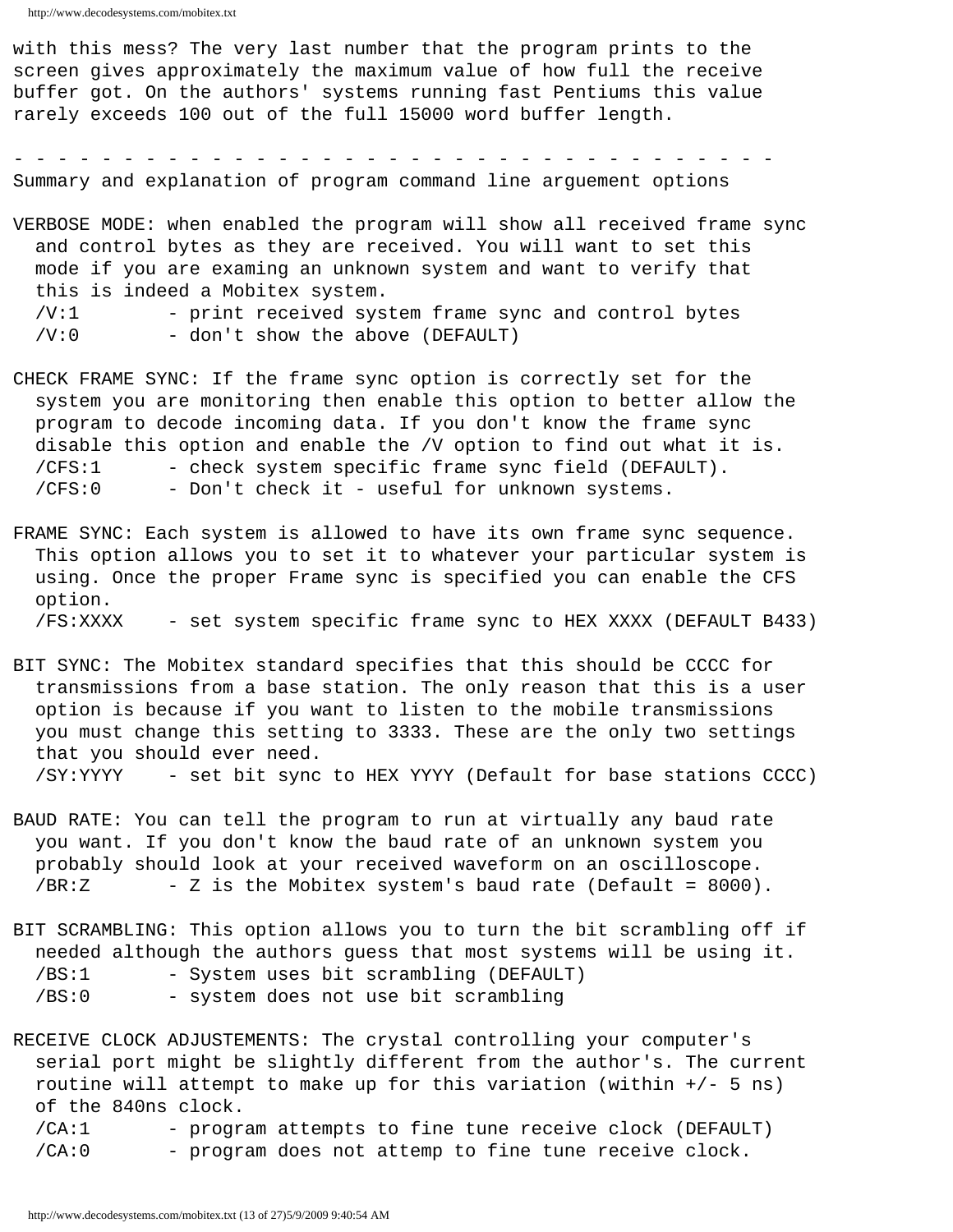BIT INVERSION: Your scanner and interface combination may invert the incoming data. If so this option must be set. /BI:1 - Inverts incoming raw data. /BI:0 - don't invert incoming raw data (DEFAULT).

RAM NETWORK mode: If set, the program decides that a sync and control byte sequence is followed by data blocks if the second control byte has bits 1 and 2 zero. If not set then the program checks to see if a data block follows EVERY sync/control byte sequence. This probably should be set to zero for non-RAM systems. /RN:1 - RAM only: control bytes determine if data blocks follow sync. /RN:0 - always try to decode data blocks regardless of control bytes.

OUTPUT FILE: If you don't want data written to an output file (with a unique filename) disable this option. This might be useful for troubleshooting if you suspect disk access is causing problems. /OF:1 - Write data to output file (DEFAULT). /OF:0 - Don't write output data file.

COM PORT: Allows you to set which com port you want to use with your interface. /COM:  $z$  - set  $z = 1, 2, 3, 4$  to set comport you want to use.

- - - - - - - - - - - - - - - - - - - - - - - - - - - - - - - - - - - - Suggested procedure for an unknown Mobitex system:

1. Find out the correct baud rate. Best bet - use an oscilloscope.

2. Start out with following options set: /RN:0 /CFS:0 /v:1

3. If you don't known whether you need to invert the incoming data the authors suggest the following procedure: try both /BI:0 and /BI:1 options. The correct setting will probably be the one which gets good control bytes (you don't see the "BAD Control Byte FEC" message as often).

4. You want to look at those lines with good control bytes and indentify the system specific Frame sync. From now on, when you want to monitor this system use the /FS: and /CFS:1 options to tell the program to actively check for this frame sync. If things are working reasonably well at this point you should only good control bytes appearing on the screen every time you hear some data coming over the channel.

5. At this point the only option you have left to play with is the /BS: option. You will known if the /BS: option is correctly set when you see valid data blocks appearing on the screen - they will look something like :

6F6C6F6775653A2049424D204D6F62696C65A73B ologue: IBM Mobile§;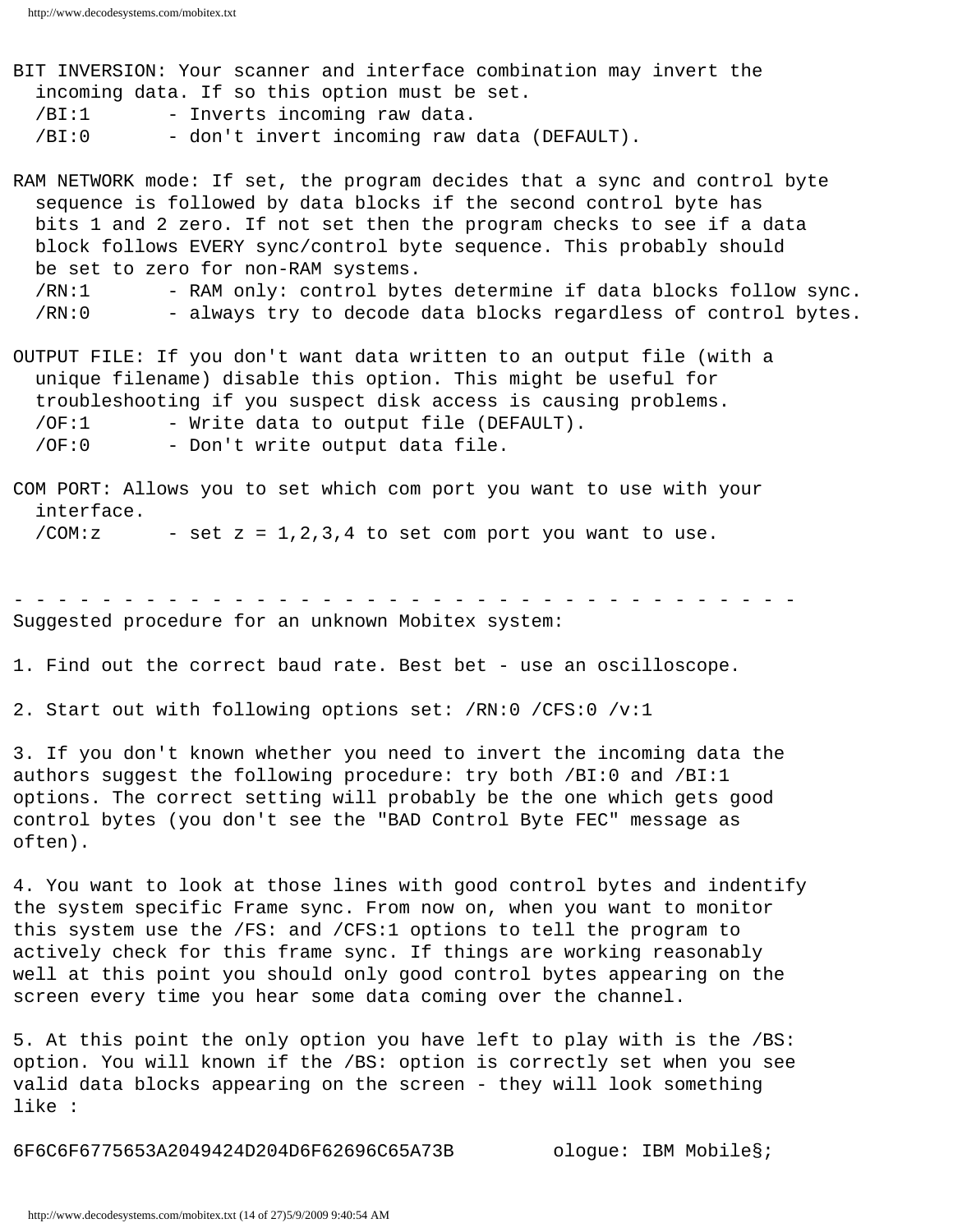If you see any blocks of this form then all parameters are correctly set - such blocks had to go through several hurdles involving forward error correction and a CRC check and would have not been displayed if program parameters have been incorrectly set.

6. Sit back and snarf the data. In order not to see the same frame sync and control bytes from appearing over and over you now probably will want to set the /V:0 option. Keep in mind that very little actual data may be flowing over the network you are monitoring. Because of this the authors have been known to leave their computers and scanners monitoring a specific Mobitex system all day while they are off at work.

As far as compiling this - save the latter portion of this posting (the program listing) and feed it to a C compiler. Pretty much any C compiler from Borland should work. If you (Heaven Forbid) use a Microsoft C compiler you might need to rename some calls such as outport. Follow any special instructions for programs using their own interrupt service routines (my compiler package recommends turning the "Use register variables", and "stack warning" compile options off). It also does not want anything whatsoever to do with Windows. Please don't even think about running this program under Windows.

```
8.
           Finally - the program listing itself
#include <stdio.h>
#include <conio.h>
#include <dos.h>
#include <math.h>
#include <string.h>
\star /
/ *
             GLOBAL VARIABLE DECLARATIONS
int lc=0;char ob[1000]; /* output buffer for packet before being sent to screen */int obj=0;
          /* pointer to current position in array ob
                                                 \star /
double dtt, odtt, ul, ll; /* variables used in clock tracking routine
                                                 \star /
                                                 \star /
FILE *out;
          /* pointer to output file
/* configuration parameter declaration to the defaults for RAM network
                                                 \star /
static int verbose = 0: /* verbose mode parameter */
static int cfs = 1; \prime* system specific frame sync checking status
                                                 \star /
static int frsync=0xB433; /* system specific frame sync
                                                 \star /
```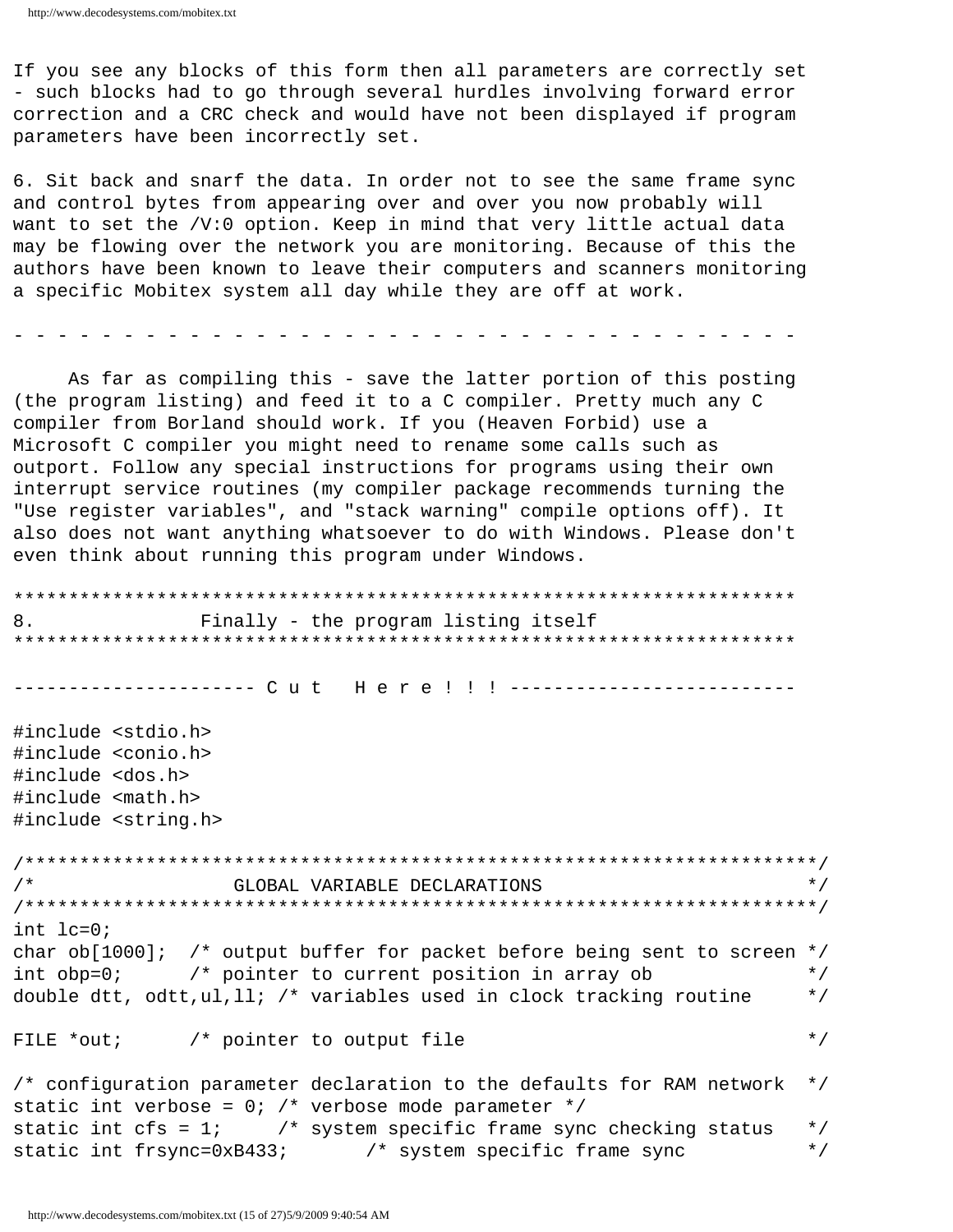```
\star /
static int btsync=0xCCCC;
                               /* bit sync
static double brate = 8000.07/* Mobitex system baud rate
                                                                          \star /
static int bitscr = 1;
                                /* bit scrambling in use ?
                                                                          \star /
static int clocka = 1;
                                /* fine tune receive clock
                                                                          \star /
static int bitiny = 0;
                                /* bit inversion
                                                                          \star /
static int ramnet = 1;
                                /* ramnet flag - 1 means it's ram
                                                                          \star /
static int outfil = 1;
                                /* file output toggle
                                                                          \star /
static int comport = 0x3f8;
                               /* serial port base address; set in main*/
static int tempo=0;
                                /* maybe I should get a new compiler
                                                                          \star /
                                                                          \star /
/* data buffer for raw data coming in over serial port
static unsigned int buflen= 15000; /* length of data buffer
                                                                          \star /
static volatile unsigned int cpstn = 0: /* current position in buffer
                                                                          \star /
static unsigned int fdata[15001] ; /* frequency data array
                                                                          \star /
void interrupt (*oldfuncc) (); /* vector to old com port interrupt
                                                                          \star /
/ *
                                                                          \star /
                   SERIAL PORT INTERRUPT HANDLER
/*
                                  this is serial com port interrupt
                                                                          \star /
/* we assume here that it only gets called when one of the status
                                                                          \star /
/* lines on the serial port changes (that's all you have hooked up).
                                                                          \star /
/* All this handler does is read the system timer (which increments
                                                                          \star /
/* every 840 nanoseconds) and stores it in the fdata array. The MSB
                                                                          \star /
\prime* is set to indicate whether the status line is zero. In this way
                                                                          \star /
/* the fdata array is continuously updated with the length and the
                                                                          \star /
/* length and polarity of each data pulse for further processing by
                                                                          \star /
/* the main program.
                                                                          \star /
void interrupt comlint()
\left\{ \right.static unsigned int d1,d2, ltick, tick, dtick;
  /* the system timer is a 16 bit counter whose value counts down
                                                                        \star /
  /* from 65535 to zero and repeats ad nauseum. For those who really
                                                                        \star /
  /* care, every time the count reaches zero the system timer
                                                                        \star /
  /* interrupt is called (remember that thing that gets called every
                                                                        \star /
  /* 55 milliseconds and does housekeeping such as checking the
                                                                        \star /
                                                                        \star /
  /* keyboard).
                                                                        \star /
  outportb (0x43, 0x00);
                              /* latch counter until we read it
  d1 = importb (0x40);/* get low count
                                                                        \star /
  d2 = importb (0x40);/* get high count
                                                                        \star /
  /* get difference between current, last counter reading
                                                                        \star /
  tick = (d2 \lt d 8) + d1;
  dtick = litick - tick;ltick = tick;/* set MSB to reflect state of input line */
  if ((inportb(comport + 6) & 0xF0) > 0) dtick = dtick | 0x8000;
```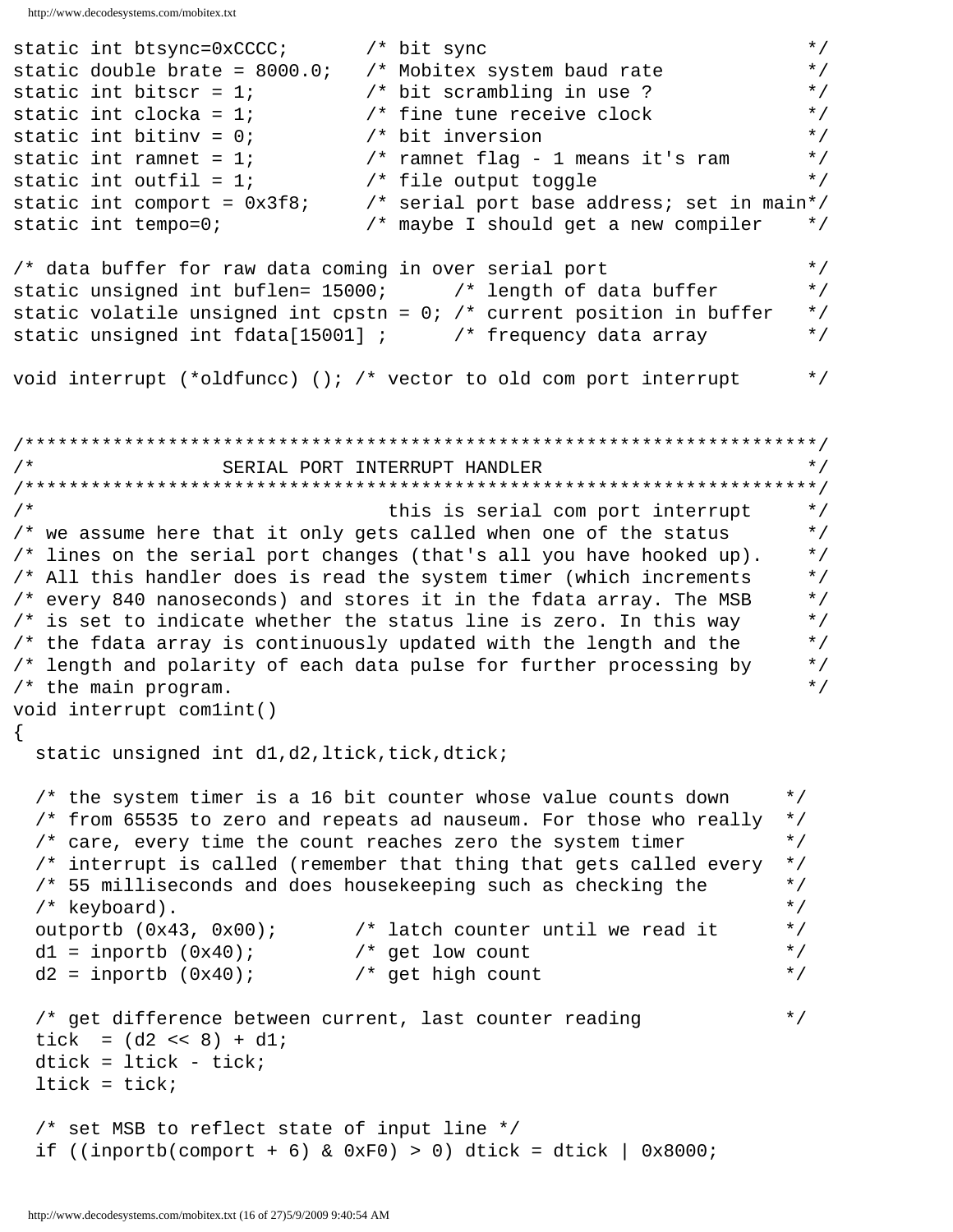else dtick = dtick &  $0x3fff$ ;  $fdata[cpst] = dtick;$ /\* put freq in fdata array  $\star$  / /\* increment data buffer pointer  $cpstn$  ++;  $\star$  / if (cpstn>buflen) cpstn=0; /\* make sure cpstn doesnt leave array  $\star$  /  $d1 = input$  (comport + 2); /\* clear IIR  $\star$  /  $d1 =$  inportb (comport + 5); /\* clear LSR  $\star$  /  $d1 =$  inportb (comport + 6); /\* clear MSR  $\star$  /  $/*$  clear RX  $\star$  /  $d1 = input$  (comport);  $outputb (0x20, 0x20);$ /\* this is the END OF INTERRUPT SIGNAL  $*/$  $/* "... that's all folks!!!!"$  $\star$  /  $\}$  $/$ \* SERIAL PORT INITIALIZATION  $\star$  / /\* basic purpose: enable modem status interrupt and set serial port  $\star$  /  $/$  \* output lines to supply power to interface  $\star/$ void set8250 () /\* sets up the 8250 UART  $\star$  /  $\{$ static unsigned int t; outportb (comport+3, 0x00); /\* set IER on 0x03f9  $\star$  / outportb (comport+1, 0x08); /\* enable MODEM STATUS INTERRUPT  $\star$  / outportb (comport+4, 0x0a); /\* push up RTS, DOWN DTR  $\star$  /  $t = importb(computer + 5);$  /\* clear LSR  $\star$  /  $\star$  /  $t = importb(compact);$  $/*$  clear RX /\* clear MSR  $t = importb(compact + 6)$ ;  $\star$  /  $t = importb( comport + 2);$ /\* clear IID  $\star$  /  $t = importb(compact + 2)$ ; /\* clear IID - again to make sure  $\star$  /  $\}$ TIMER CHIP INITIALIZATION  $/$  \*  $\star$  / /\* purpose: make sure computer timekeeper is set up properly. This  $\star$  /  $/$  \* routine probably isn't necessary - it's just an insurance  $\star$  /  $/$  \*  $\star$  / policy.  $\star$  / /\* set up the 8253 timer chip void set8253() /\* NOTE: ctr zero, the one we are using\*/  $\{$ /\* is incremented every 840nSec, is  $\star$  / /\* main system time keeper for dos  $\star$  / outportb  $(0x43, 0x34)$ ; /\* set ctr 0 to mode 2, binary  $\star$  / outportb  $(0x40, 0x00)$ ; /\* this gives us the max count  $\star$  / outportb  $(0x40, 0x00)$ ;  $\}$ minor forward error correcting stuff stuff...  $/$  \*  $\star$  / /\* do error correcting stuff \*/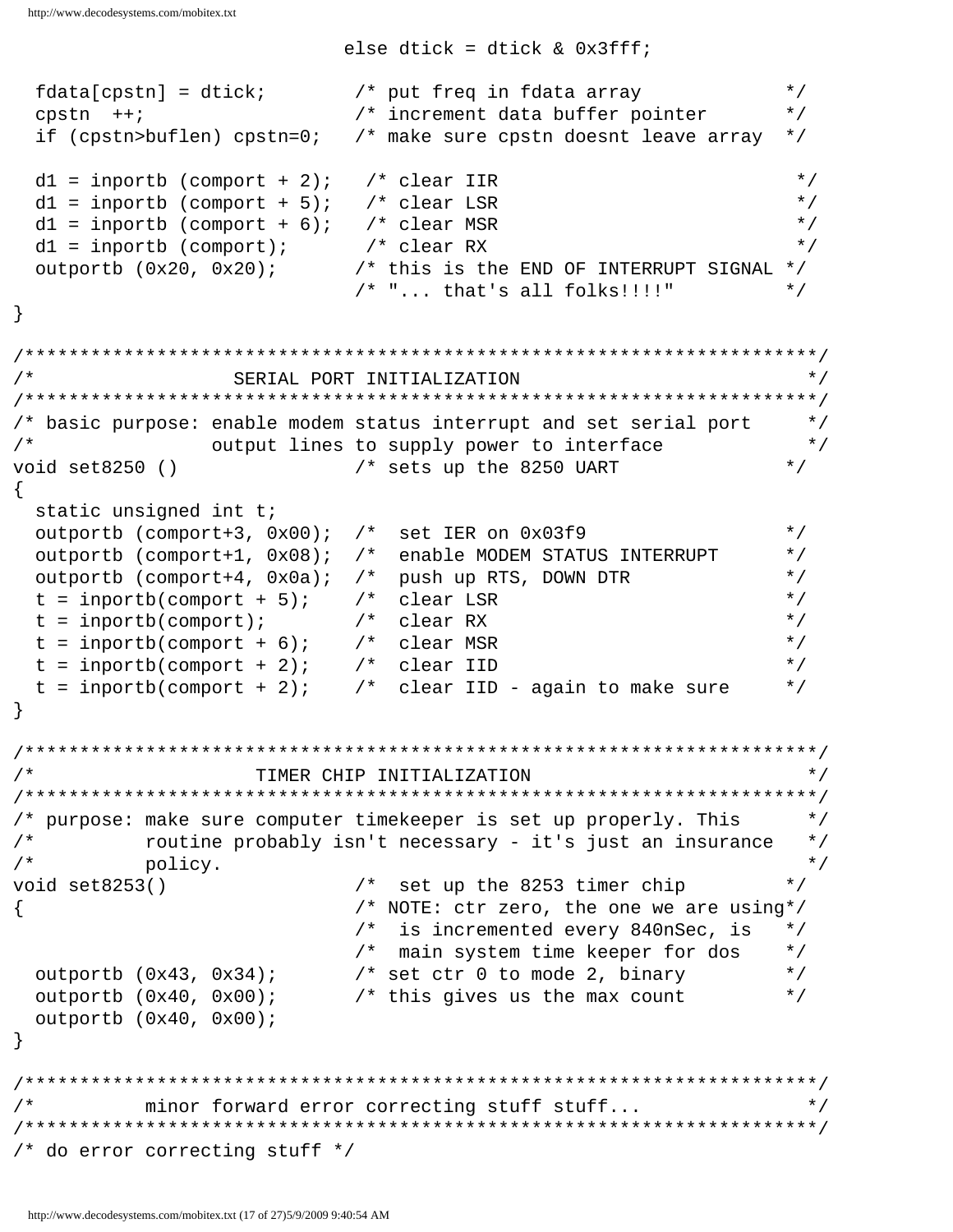```
/* matrix for block encoding */
int h3 = 0 \times BC, h2 = 0 \times D3, h1 = 0 \times BA, h0 = 0 \times 75;
/* returns the number of ones in the byte passed to routine */
int ones(int h)
 static int i, nb;
 nb = 0;for (i=0; i<8; i++)if ((h \& 0x01) == 1) nh++;h = h \gg 1;
  ł
 return(nb);\}/* returns number of ones in the integer passed to routine */
int ones_int(int h)
\mathcal{L}return(ones(h) + ones(h >> 8));\}/ *
           RUN THROUGH BLOCK FORWARD ERROR CORRECTION CODE
                                                                      \star /
/* PURPOSE:
                                                                      \star /
/ *
        does FEC on the 8 data bits and 4 FEC bits passed to it in goi */
        blert tries to check and correct errors... If the errors are
/ *
                                                                      \star /
/*
        uncorrectable blert returns a 1 ; otherwise 0
                                                                      \star /
        but don't read too much into this - two thirds of the time
/ *
                                                                      \star /
/ *
        random crap going into this routine will not generate the
                                                                      \star /
/*
        uncorrectable error signal... Please Rely on the CRC check
                                                                      \star /
int blert(int *goi)
\{static int dab, nb, bb, uce=0;
  uce = 0; /* flag that indicates an uncorrectable error */
   /* calculate ecc bits from our current info bits */
  dab = *qoi \gg 4inb = (ones(dab & h3) & 0x01) << 3inb += (ones(dab & h2) & 0x01) << 2inb += (ones(dab & h1) & 0x01) << 1;nb += (ones(dab & h0) & 0x01);/* get syndrome */nb = nb \land ('\text{goi} & 0x0f);if (ones(nb) > 0) uce = 1; else uce = 0;
   /* if syndrome is not equal to zero try to correct the bad bit */
```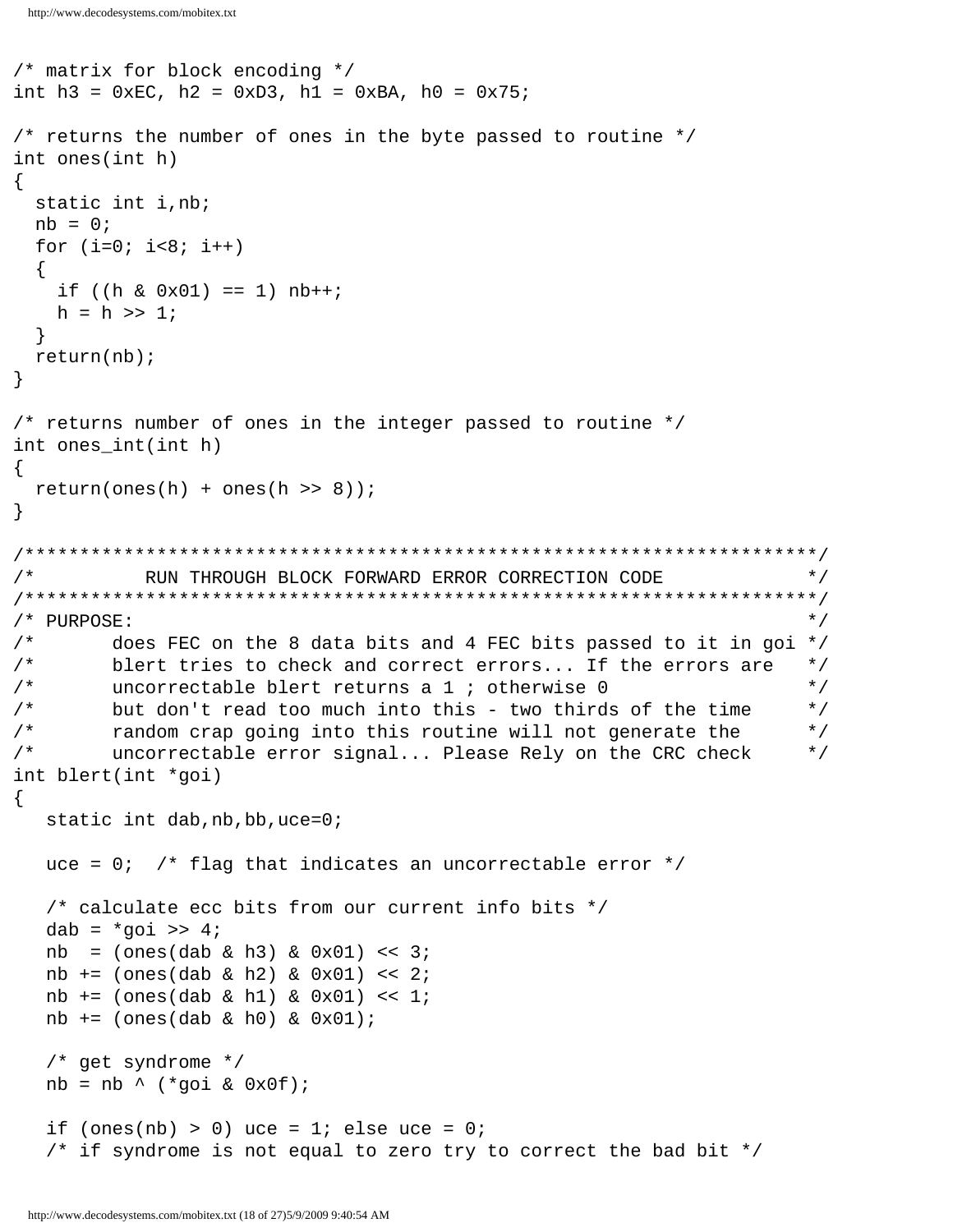```
if (ones(nb) > 1)\{ \cdot \cdot \cdot \cdot \cdot \cdot \cdot \cdot \cdot \cdot \cdot \cdot \cdot \cdot \cdot \cdot \cdot \cdot \cdot \cdot \cdot \cdot \cdot \cdot \cdot \cdot \cdot \cdot \cdot \cdot \cdot \cdot \cdot \cdot \cdot \cdot 
     if ((nb & 0x08) > 0) bb = h3; else bb = h3 ^ 0xff;
     if ((nb \& 0x04) > 0) bb \&= h2; else bb \&= h2 ^ 0xff;
     if ((nb & 0x02) > 0) bb &= h1; else bb &= h1 ^ 0xff;
     if ((nb & 0x01) > 0) bb &= h0; else bb &= h0 ^ 0xff;
      /* are we pointing to a single bit? if so we nailed the bastard */
     if ( ones(bb) == 1) *goi = *goi ^ (bb<<4); else uce ++; }
    else *goi = *goi ^ nb;
    /* single wrong bit in syndrome => error occured in FEC bits */
    return(uce);
}
/************************************************************************/
/* BIT SCRAMBLING SEQUENCE GENERATOR */
/************************************************************************/
/* following is the pseudo-random bit scrambling generator. */
/* It's the output of a 9 stage linear-feedback shift register with taps */
\frac{1}{x} at position 5 and 9 XORed and fed back into the first stage. \frac{x}{x}\gamma^* An input of less than zero resets the scrambler. \gamma^*/* Otherwise it returns one bit at a time each time it is called */
int bs(int st)
\{ static int rs,ud;
   /* leave if system isn't supposed to use bit scrambling */
  if (bitscr == 0) return(0);
  if (st < 0) rs = 0x1E; /* inputs <0 reset scrambler */
   else
\{if ( (rs & 0x01) > 0) ud=1; else ud = 0;
    if ( (rs & 0x10) > 0) ud = ud ^ 0x01;
    rs = rs \gg 1;if (ud > 0) rs = rs ^ 0x100;
   }
   return(ud);
}
/************************************************************************/
/* CRC GENERATING ROUTINE */
/************************************************************************/
/* CRC generator - passing a -1 to this routine resets it, otherwise */
/* pass all 144 data bits in the mobitex data block to it (starting */
\gamma^* with byte 0, LSB bit). The returned value will then be the \gamma\frac{1}{x} CRC value. Passing any other negative value just returns CRC. \frac{x}{x}unsigned int crc(signed int gin)
\{
```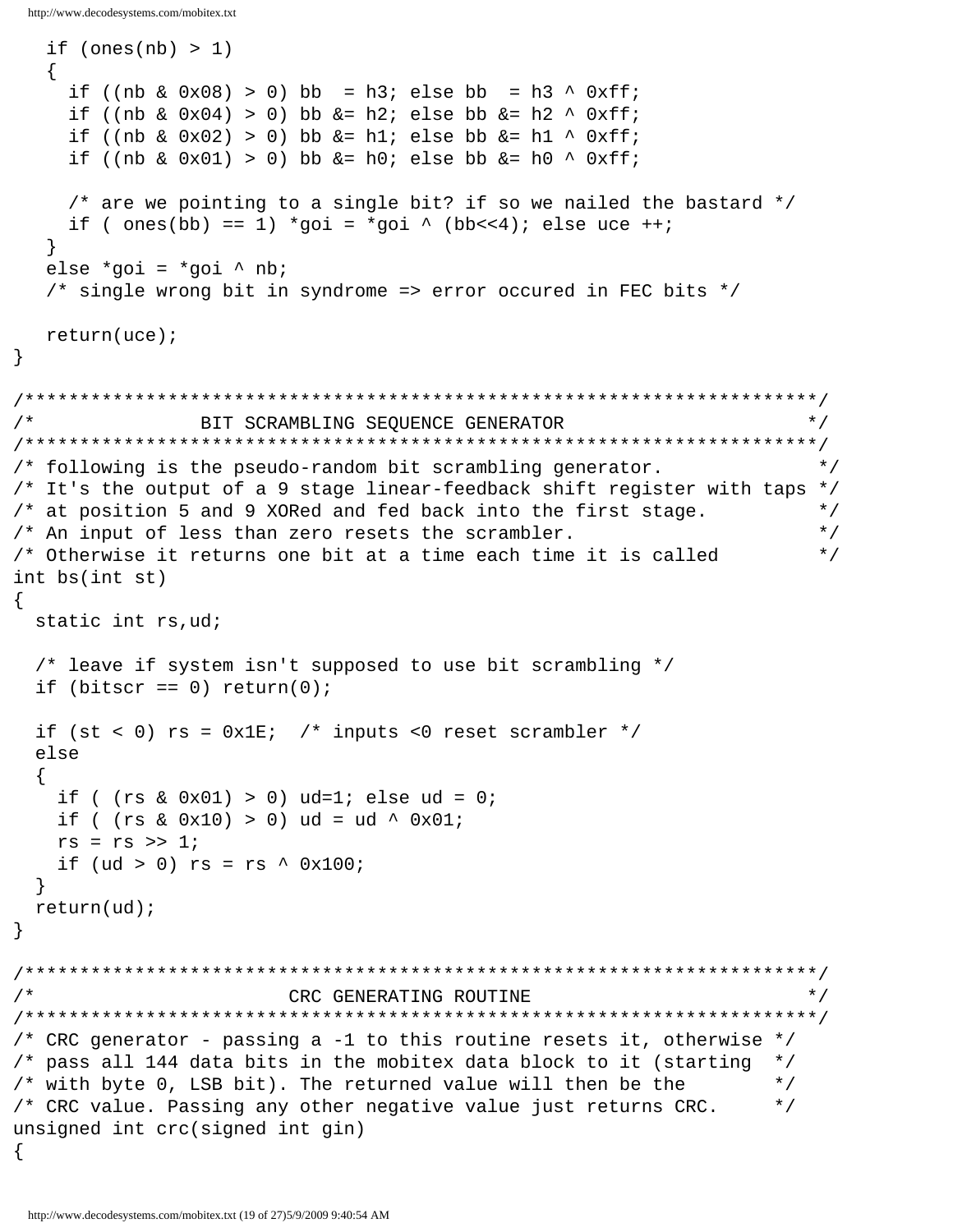```
static unsigned int sr = 0x00, cr;
 if (gin >= 0)\left\{ \right.if (gin == 1) cr = cr \land sr;
   if ((sr & 0x8000) != 0) sr = (sr << 1) ^ 0x0811; else sr = sr << 1;
 \}else if (gin == -1)/* -1 resets the crc state */\left\{ \right.sr = 0xF8E7;cr = 0x2A5Dł
 return (cr);
\}/*
           PROCESS RECEIVED 240 BIT MOBITEX DATA BLOCK
                                                                  \star /
/* process MOBITEX data block */
int barfrog()
\{static int i, j, k, b, nerr, cb;
 static unsigned int crcc=0x0000;
 static int blob[30];
 nerr = 0;/* process data block into 20 byte chunk stored in array blob */
 \text{crc}(-1);
                   /* reset crc routine */
 \text{crec} = 0 \times 0000ifor (i=0; i<20; i++)/* uninterleave the data into b (holds 8 data bits + 4 FEC bits) */
   b = 0;for (j = 0; j < 12; j++)b = b \ll 1;k = (j*20) + i;if (obj[k] == 49) b ^= 0x01;
   \}/* run through error correction routine */
   nerr+=blert(\&b);/* spit out data bits to CRC routine - LSB data bit first... */
   cb = b \gg 4;if (i < 18)for (j=0; j<8; j++)\{
```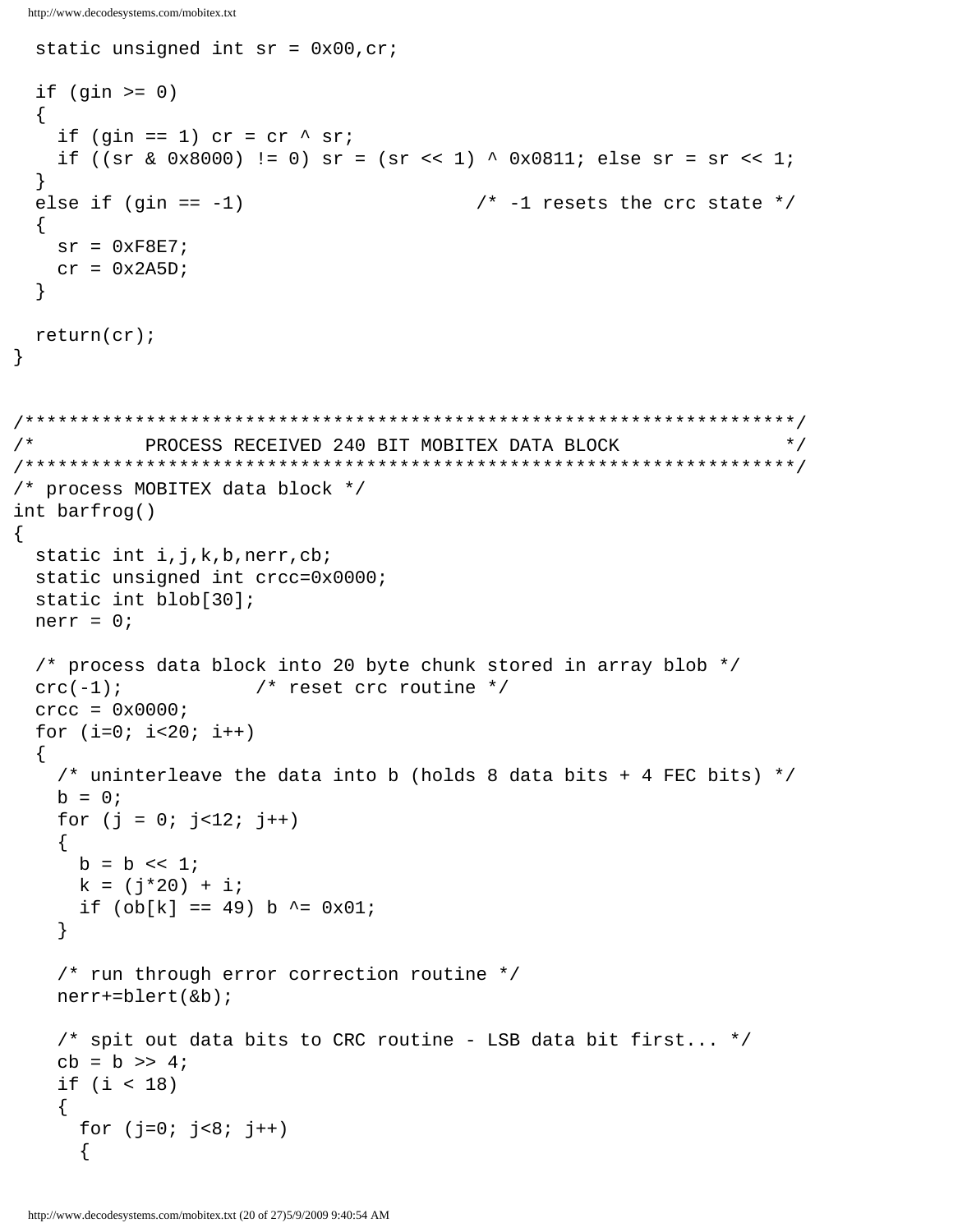```
if ( (cb & 0x01) == 1) crc(1)i else crc(0)icb = cb \gg 1; }
     }
     else
    \{crcc = (\text{crec} \le 8) \wedge (\text{cb} \& \text{0} \times \text{ff});
     }
     /* store the byte in our wonderful wonderful array */
    b = b \gg 4;blob[i] = bi }
   /* at this point array BLOB holds the data; nerr gives the number */
   /* of errors detected by the FEC code ('corrected' errors count as */
  \gamma^* one, uncorrectable count as 2); and crcc gives the received \gamma\frac{1}{2} CRC code. We use this info to decide if we got a good block \frac{1}{2} /* if CRC is correct or nerr <15 we'll say it's a good block */
  if ( (crc(-2) == crcc) | (nerr < 15) )
  \{for (i=0; i<20; i++) {
       printf("%02X",blob[i]);
       if (outfil) fprintf(out,"%02X",blob[i]);
     }
    if (\text{crc}(-2)) == \text{crc}\left\{\begin{array}{c} \end{array}\right\} printf (" ");
       if (outfil) fprintf (out," ");
     }
     else
     {
       printf(" BAD CRC ");
       if (outfil) fprintf(out," BAD CRC ");
 }
    for (i=0; i<20; i++) if (blob[i] > 31)\{ printf ("%c",blob[i]);
       if (outfil) fprintf (out,"%c",blob[i]);
     }
     else
    \{ printf (".");
       if (outfil) fprintf(out,".");
     }
    printf("\n\t\frac{\cdot}{\cdot});
     if (outfil) fprintf(out,"\n");
   }
```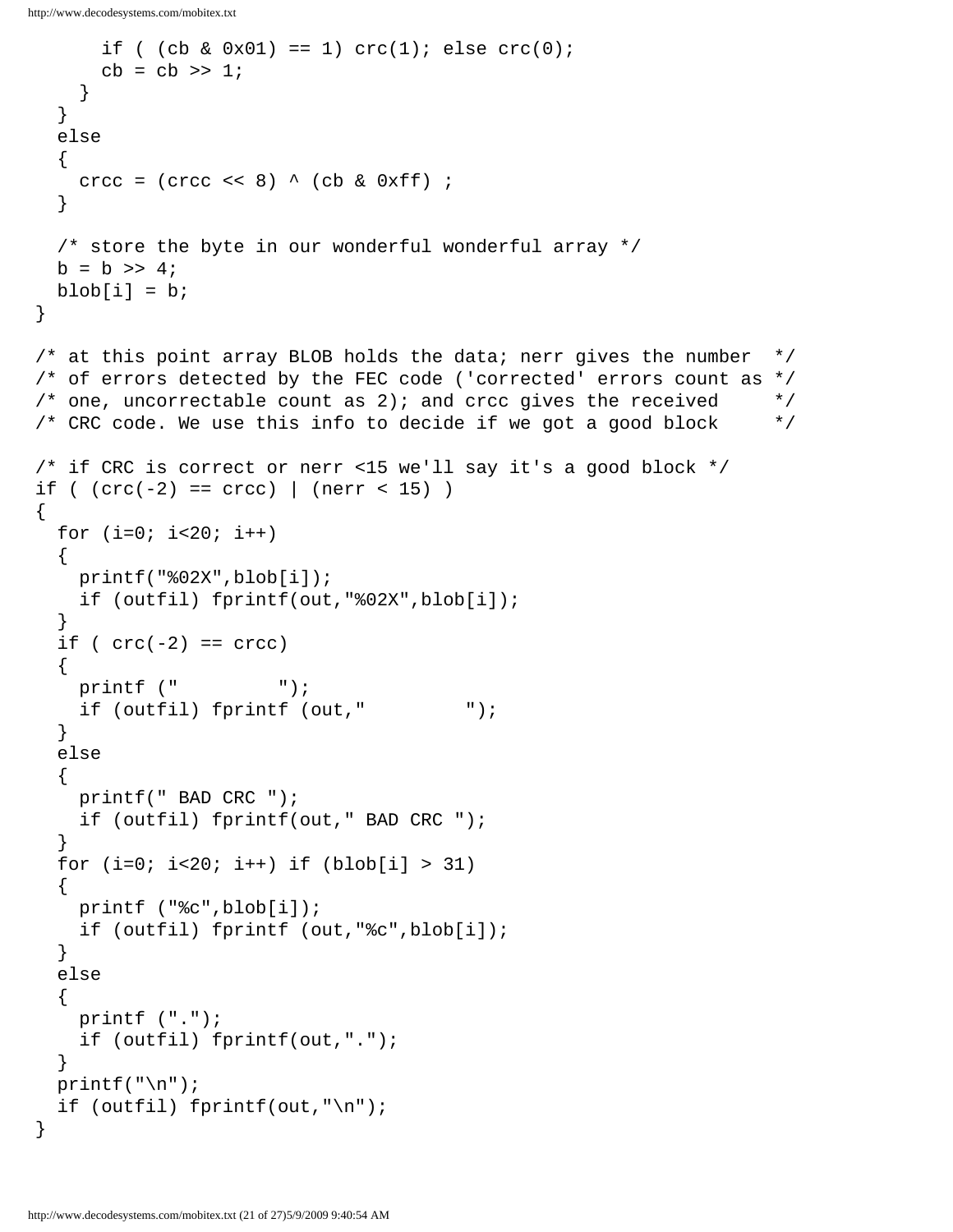```
return(nerr);
\}/ *
               FRAME SYNCHRONIZATION OF RAW BIT STREAM
                                                                     \star /
/* this routine tries to achieve frame sync up in the raw bit stream
                                                                     \star /
int frame_sync(char gin)
\left\{ \right.static int s1=0x0000, s2=0x0000;
 static int cb1, cb2, bc=0, nbc=0, og, nu, bcb, fss = 0, fsb;
 fss = 0;/* nbc is a bit counter for # of bits left to form into a data block */
 if (nbc == 0)/* nbc = 0 so we aren't trying to process a data block; instead try */
   /* to sync up with incoming bit stream
                                                                     \star /
   /* keep sliding buffers up to date */
   s1 = s1 << 1;
   if ( (s2 & 0x8000) != 0) s1++;
   s2 = s2 \le 1if (gin == 49) s2++/* check for sync */fsb = ones(int(s1^b);
   if (cfs) fsb == ones(int(s2*frsync);/* if first two integers match up within a bit or two then */
   /* we've gotten frame sync
                                                              \star /
   if ( (fsb < (1+cfs)) & (bc == 0) )
   \{if (verbose)
       printf("SYSTEM FRAME SYNC %04X ; ", s2);if (outfil) fprintf(out, "SYSTEM FRAME SYNC %04X ; ", s2);
     \mathcal{F}bc = 25;\}/* bc is a bit counter used to pick off the two status bytes and
                                                                   \star /
                                                                   \star /
   /* the FEC byte in the header.
   if (bc > 0)\left\{ \right.bc--if (bc == 0)
     \left\{ \right./* strip off control bytes, run them through FEC routine */
       cb1 = (s1 & 0xff) < 4;cb1 = (s2 \gg 4) & 0xfcb2 = (s2 \gg 4) & 0xff0;
```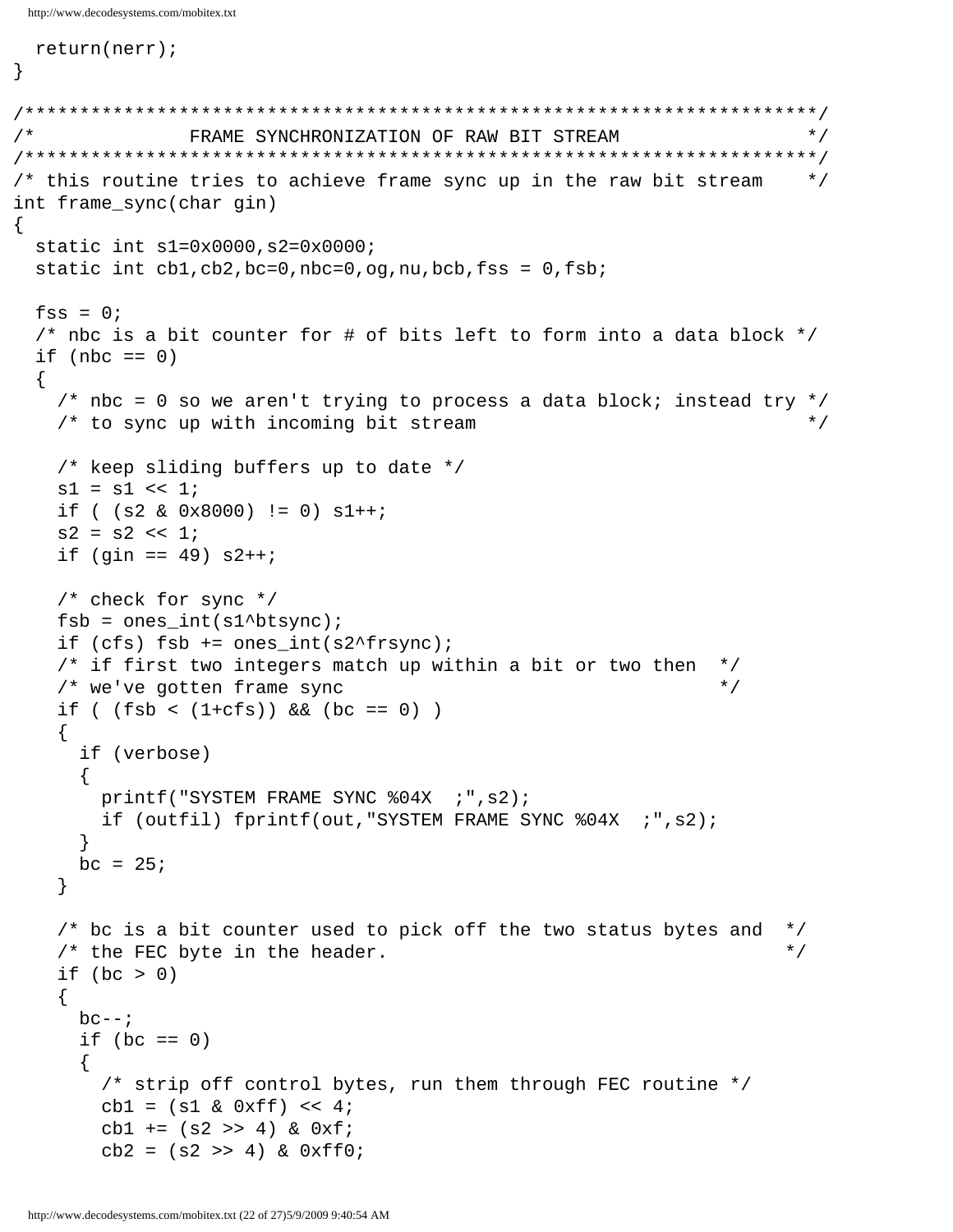```
cb2 += (s2 & 0xf);bcb = blert(\&cb1) + blert(\&cb2);if (bcb == 0) fss = 1;
       if (verbose)
         printf ("Control Bytes #1=802X, #2=802X", cb1>>4, cb2>>4);
         if (outfil) fprintf (out, "Control Bytes #1=%02X, #2=%02X",
                                                cb1>>4, cb2>>4);
         if (bcb != 0)printf (" BAD Control Byte FEC");
           if (outfil) fprintf (out," BAD Control Byte FEC");
         \left\{ \right\}printf("n");
         if (outfil) fprintf(out, "\n");
       \}/* for RAM network -
                                                                    \star /
       /* control byte2 : bits 1 and 2 both 0 -> data block(s) follow */
       /* otherwise just be adventurous and see if we get a valid block */if (ramnet) { if ( (cb2 & 0x60) == 0) nbc = 1440; }
                  else nbc = 1440;
       nu = 0;bs(-1);\mathcal{F}\}\}else
   if (bs(1) == 1) og = gin \land 0x01; else og = gin;
   obj[nu] = oqinu + +if (nu == 240)nu = 0 ;
     if (barfrog() < 15) nbc = 241i else nbc = 1i\left\{ \right.nbc --;if (nbc == 0)
     printf (\sqrt[n]{n});
     if (outfil) fprintf(out,"\n");
    }
  ł
 return (fss);
/ *
                    RECEIVE CLOCK TWEAKING ROUTINE
                                                                    \star /
void check_clk(int i, int nbs)
```
 $\mathcal{F}$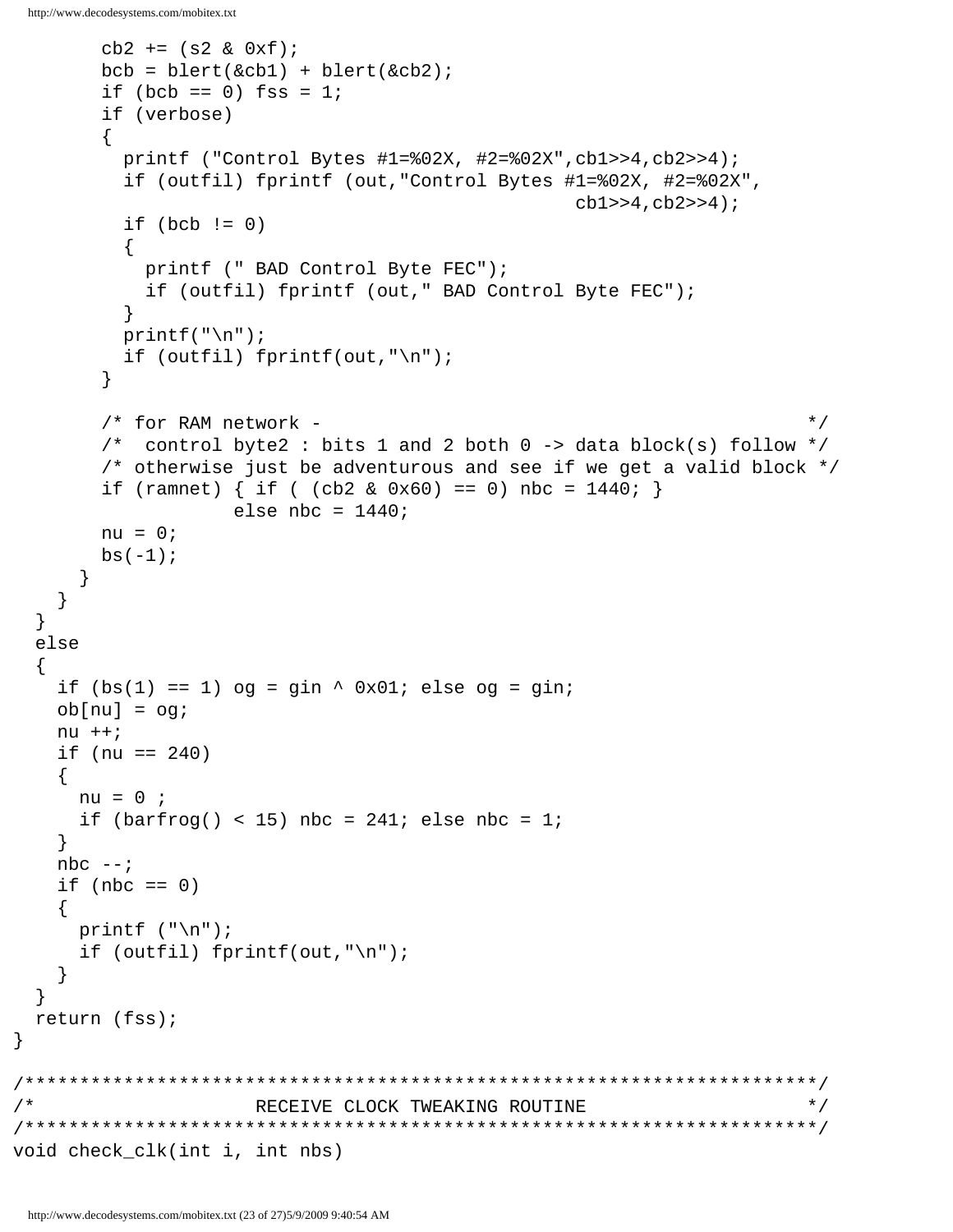```
\{static int nt, ii, ndt, na=0;
  static double a=0.0, avg, cvg;
  if (clocka)
  \left\{ \right.ii = i-1;
    if (ii < 0) ii = buflen;
   nt = 0;ndt = 0;while (ndt < (54-nbs))nt += fdata[i];
     ndt = 0.5 + (nt/odtt);
      \mathbf{i} \mathbf{i} \mathbf{-} \mathbf{-} \mathbf{i}if (ii < 0) ii = buflen;
    \}cvg = (double) nt / ndt;/* update average if in roughly the right range */
    if (cvg < ul) & (cvg > ll)\left\{ \right.a = a + cvgina + +;avg = a / (double) nadtt = avg;\left\{ \right\}\}\}/ *
                                                                         \star /
                           DISPLAY HELP SCREEN
void help()
\{print( \n\times MOBITEX RECEIVING PROGRAM - Command line arguement summary \n");
 printf("
                (Defaults are set up for RAM Mobile Data's system.)\n\ln^n;
           /V:1printf("
                        - print received system frame sync and control blocks\n");
                        - don't show the above (DEFAULT) \n");
 printf("
           /V:0- check system specific frame sync field (DEFAULT). \n");
 printf("
           /CFS:1
                        - Don't check it - useful for unknown systems. \n");
 printf("
           /CFS:0
                        - set system specific frame sync to HEX XXXX (DEFAULT B433)
 printf("
           /FS:XXXX
\n\langle n'' \rangle;
 printf("
           /SY:YYYY
                        - set bit sync to HEX YYYY (Default for base stations CCCC)
\n\langle n'' \rangleprintf("
           /BR:Z
                        - Z is the Mobitex system's baud rate (Default = 8000). \n");
 printf("
           /BS:1
                        - System uses bit scrambling (DEFAULT)\n");
                        - system does not use bit scrambling\n");
 printf("
           /BS:0- program attempts to fine tune receive clock (DEFAULT)\n");
 printf("
           /CA:1printf("
            /CA:0- program does not attemp to fine tune receive clock. \n\ln );
```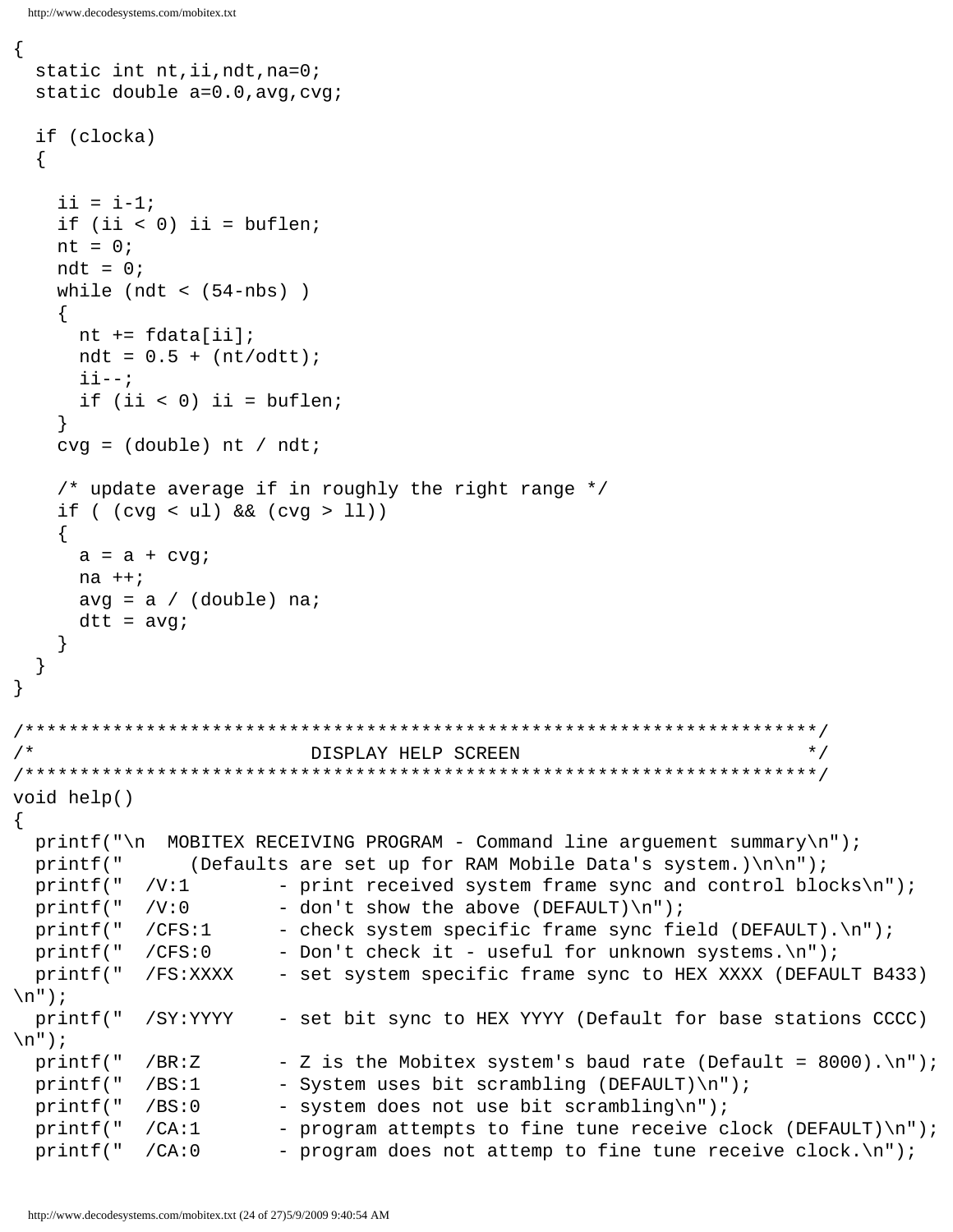```
printf(" /BI:1 - Inverts incoming raw data.\ln");
  printf(" /BI:0 - don't invert incoming raw data (DEFAULT).\n\cdot\printf(" /RN:1 - RAM only: control bytes determine if data blocks follow
sync.\n\langle n" \rangle;
   printf(" /RN:0 - always try to decode data blocks regardless of control 
bytes.\n\cdot \n\cdot);
  printf(" /OF:1 - Write data to output file (DEFAULT).\n \begin{bmatrix}\n 0 & -\n 0 & -\n 0 & -\n 0 & \n \end{bmatrix}printf(" /OF:0 - Don't write output data file.\ln");
  printf(" /COM:z - set z = 1,2,3,4 to set com port you want to use.\n\cdot\i;
   printf("\nSee text file for further details...");
  printf(" press any key to continue...\n \n \binom{n}{r};
   getch();
}
/************************************************************************/
\gamma^* , and the matrix of the MAIN ROUTINE \gamma^*/************************************************************************/
void main (int argc,char *argv[],char *env[])
\left\{ \right.unsigned int n,i=0,j=0,k,l,nbs,imax=0; int sport=1,irqv=0x0c;
  char s=48, temp[20], yon[2][5] = \{ "OFF", "ON" \};
   double pl,dt,exc=0.0,clk=0.0,xct;
   /* process command line arguements */
  for (n=1; n<argc; n++)\{ strcpy(temp,argv[n]);
     strupr(temp);
     j+=sscanf(temp,"/FS:%X",&frsync);
     j+=sscanf(temp,"/SY:%X",&btsync);
     j+=sscanf(temp,"/V:%i",&verbose);
     j+=sscanf(temp,"/CFS:%i",&cfs);
     j+=sscanf(temp,"/BR:%g",&brate);
     j+=sscanf(temp,"/BS:%i",&bitscr);
     j+=sscanf(temp,"/CA:%i",&clocka);
     j+=sscanf(temp,"/BI:%i",&bitinv);
     j+=sscanf(temp,"/RN:%i",&ramnet);
     j+=sscanf(temp,"/OF:%i",&outfil);
     j+=sscanf(temp,"/COM:%i",&sport);
    if temp[1] == 'H') j=30;
   }
  if ( (j+1) != \arg c) help();
  printf ("\n\nProgram Options set as follows: \n");
                  printf ("Baud Rate : %g baud\n", brate);
                  printf ("Frame sync : %04X\n", frsync);
                  printf ("Bit sync : %04X\n", btsync);
   cfs &= 0x01; printf ("Check frame sync : %s\n",yon[cfs]);
  verbose&= 0x01; printf ("Verbose mode : s\n", yon[verbose]);
   bitscr &= 0x01; printf ("Bit scrambling : %s\n",yon[bitscr]);
```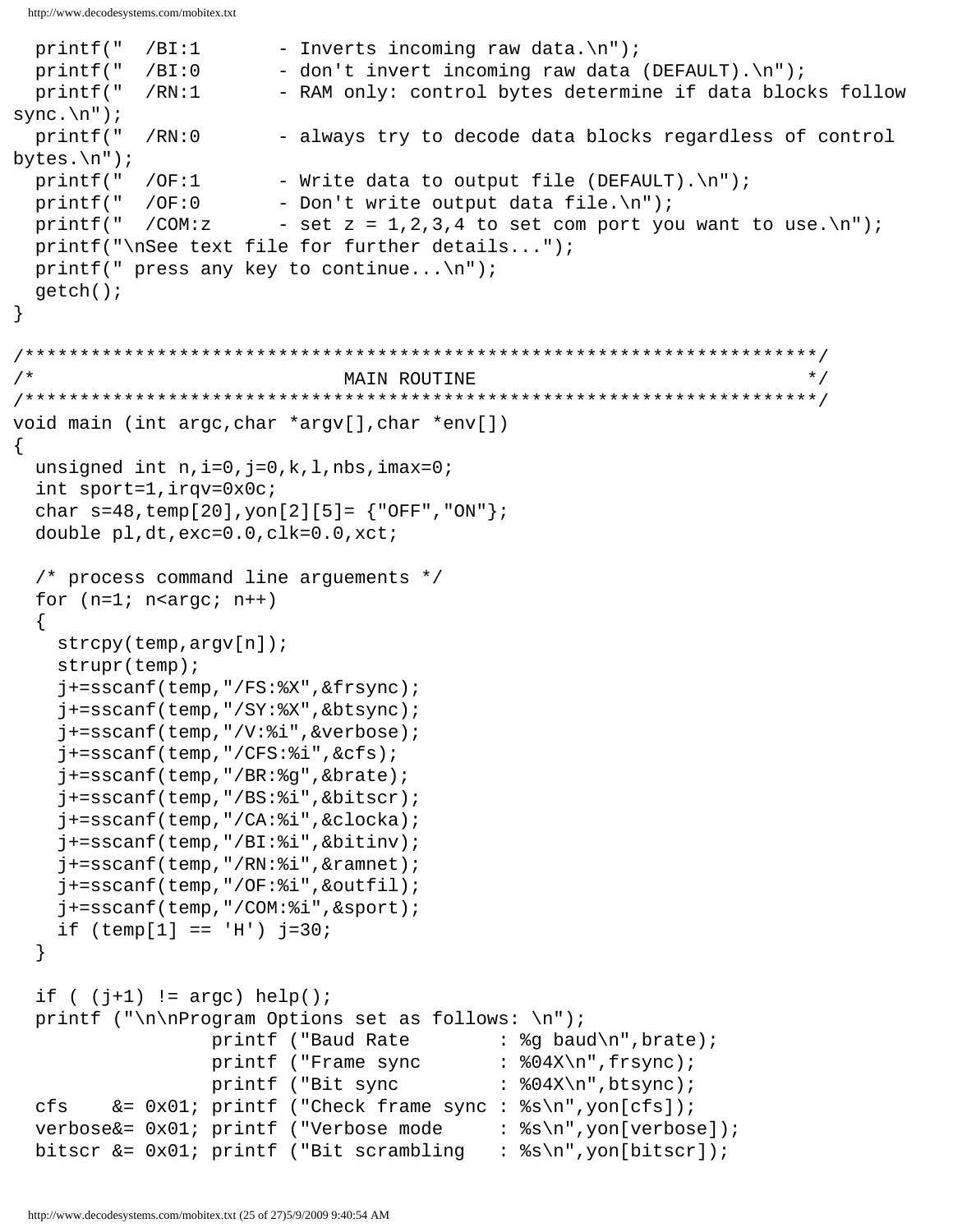```
 clocka &= 0x01; printf ("Fine tune clock : %s\n",yon[clocka]);
  bitinv &= 0x01; printf ("Bit Inversion : %s\n",yon[bitinv]);
  ramnet &= 0x01; printf ("RAM network mode : %s\n",yon[ramnet]);
  outfil &= 0x01; printf ("Output file echo : %s\n",yon[outfil]);
 sport &= 0x03; printf ("Running on COM%i\n\n", sport);
  if (outfil)
  {
   strcpy (temp, "MOBYDAXXXXXX");
    mktemp(temp);
   printf("\nfilename where screen display will be echoed : s\n\cdot n, temp);
   out = fopen(temp, "wt");
  }
 printf ("Press any key to stop program...\n\cdot/* dtt is the number of expected clock ticks per bit */
 dtt = 1.0/(brate*839.22e-9); \qquad this will be the updated clock */odtt = dtt; \sqrt{2} /* this oddt is not updated */
  /* following give the range over which the the clock can be adjusted */
 ul = odtt + 1.0;11 = odtt - 1.0;/* set up serial port and related parameters */
 n = inportb (0x21);
 if ( (sport == 1) | (sport == 3))
 \{irqv = 0x0c; oldfuncc = getvect(irqv); /* save COM Vector */
    setvect (irqv, com1int); /* Capture COM vector */
    outportb(0x21, n & 0xef);
   if (sport == 1) comport = 0x3f8; else comport = 0x3e8;
  }
  else
 \{irqv = 0x0b; oldfuncc = getvect(irqv); /* save COM Vector */
 setvect (irqv, com1int); /* Capture COM vector */
    outportb(0x21, n & 0xf7);
   if (sport == 2) comport = 0x2f8; else comport = 0x2e8;
  }
 set8253(); \frac{1}{4} set up 8253 timer chip \frac{1}{4}set8250(); \frac{1}{4} set up 8250 UART */
 while ( (cpst < 3) & (kbhit() == 0) );
  if (cpstn < 3)
 printf("HEY - no data seems to be coming in over your interface.\n \n \begin{bmatrix}\n n \\ n \n \end{bmatrix};
  else
 printf("Interface seems to work properly...\n\timesn\n\timesi;
```